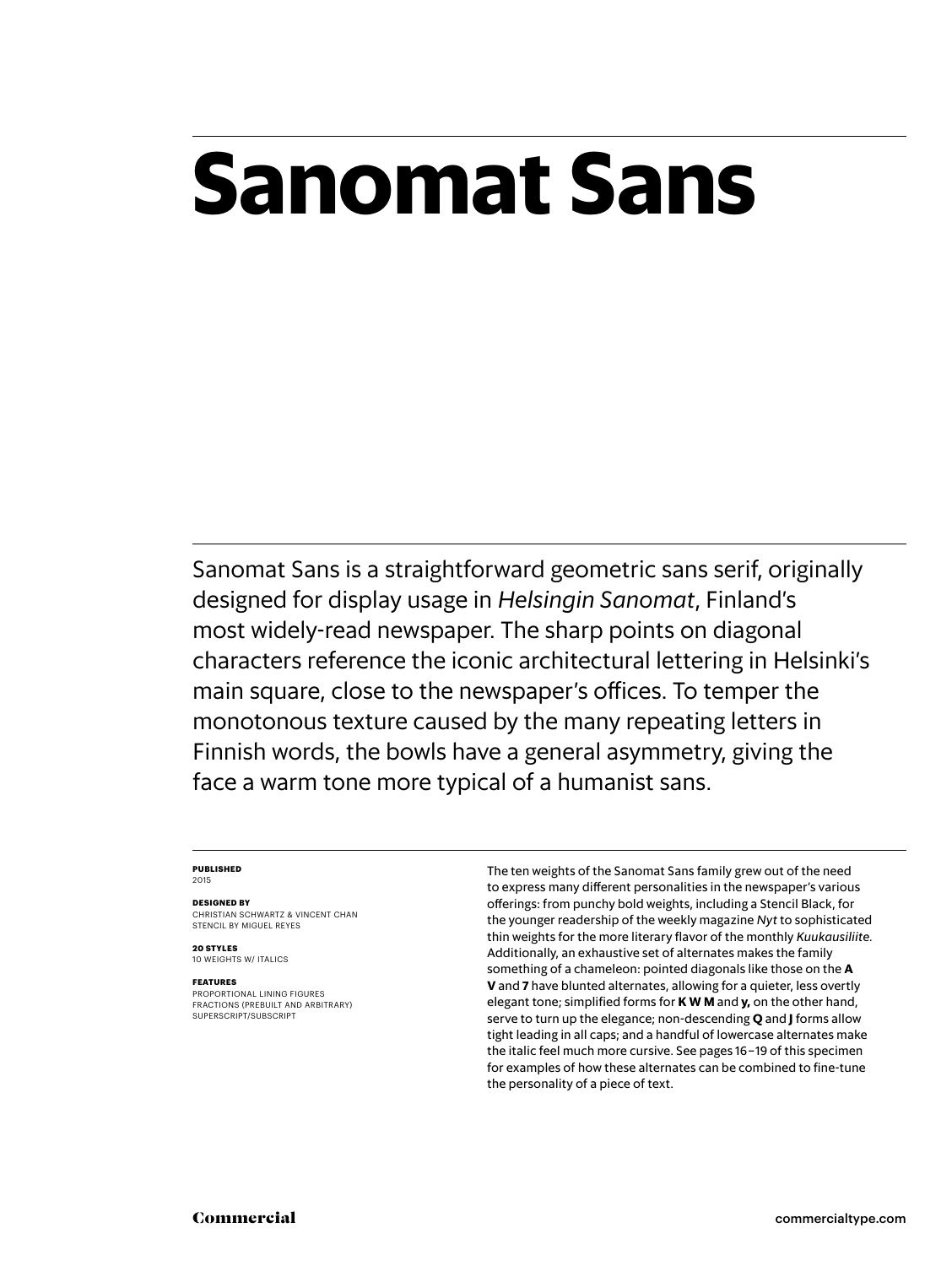Sanomat Sans Hairline *Sanomat Sans Hairline Italic* Sanomat Sans Thin *Sanomat Sans Thin Italic* Sanomat Sans Extra Light *Sanomat Sans Extra Light Italic* Sanomat Sans Light *Sanomat Sans Light Italic* Sanomat Sans Regular *Sanomat Sans Regular Italic* Sanomat Sans Medium *Sanomat Sans Medium Italic* **Sanomat Sans Bold** *Sanomat Sans Bold Italic* **Sanomat Sans Extra Bold** *Sanomat Sans Extra Bold Italic* Sanomat Sans Black *Sanomat Sans Black Italic* Sanomat Sans Stencil Black *Sanomat Sans Stencil Black Italic*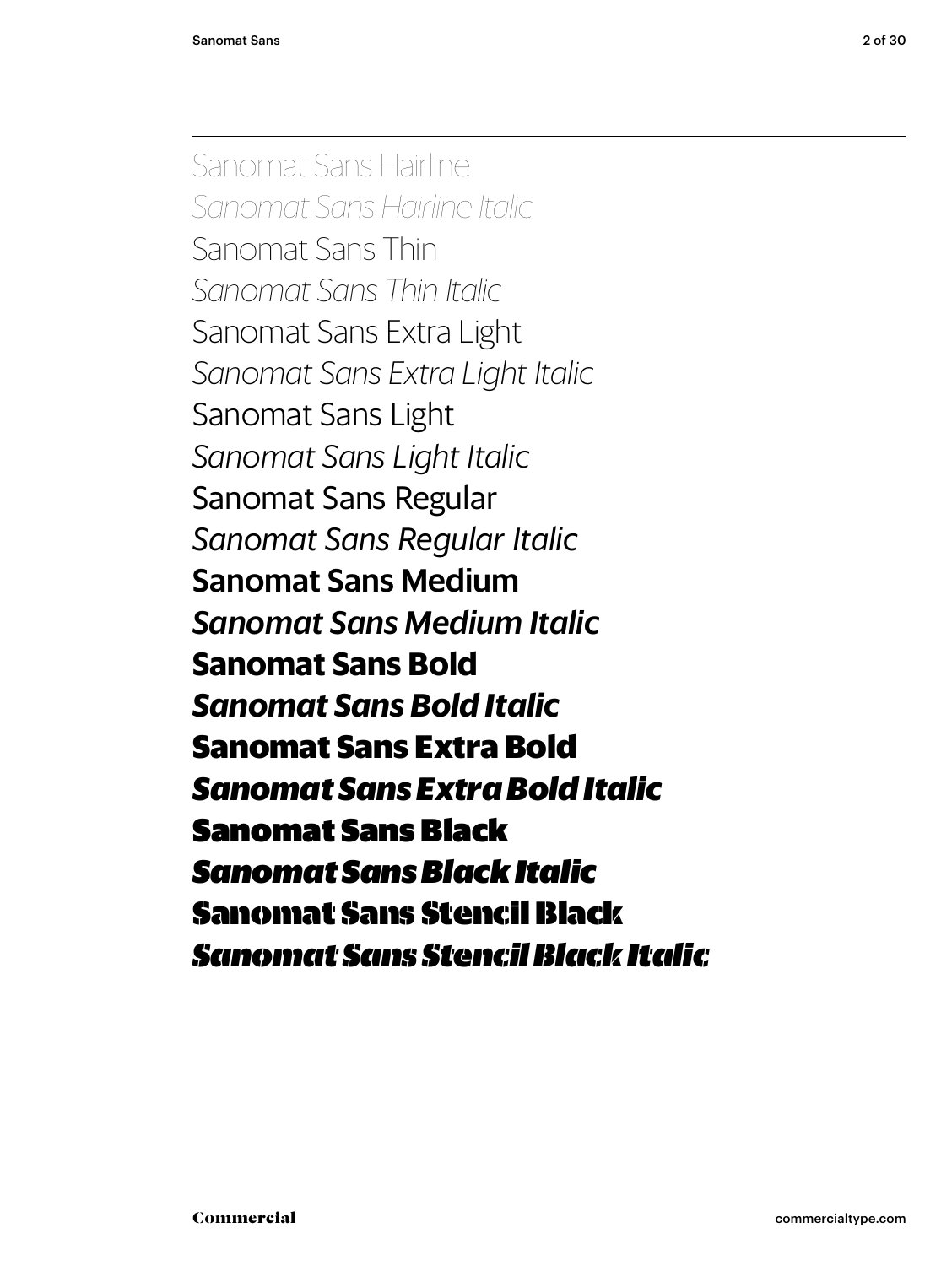



Sanomat Sans Hairline italic, 70 Pt

## silhouetted Anspråkslösare Sanomat Sans Thin, 70 Pt



Sanomat Sans Thin italic, 70 Pt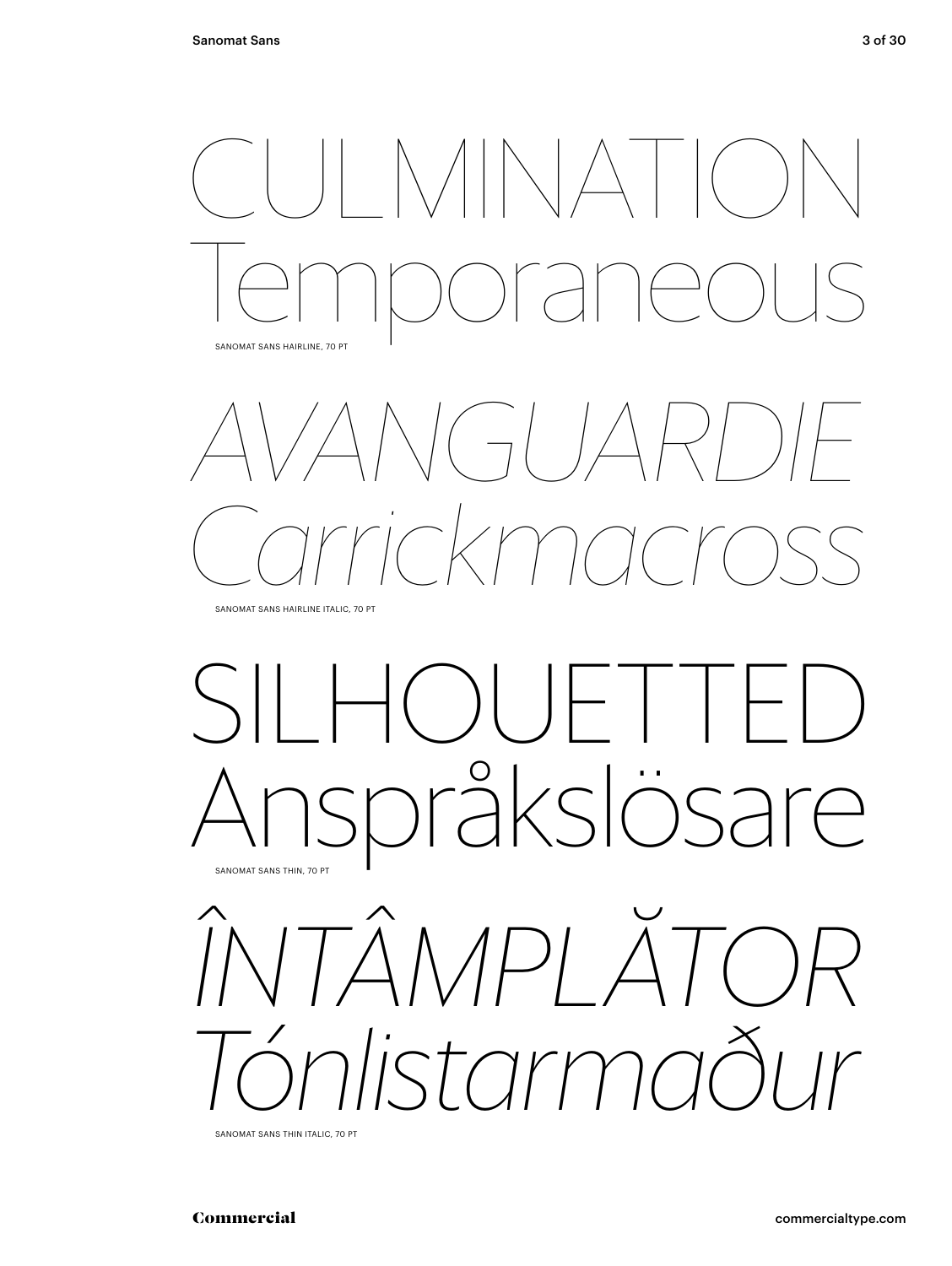

## *presidential Katzenjammer* Sanomat Sans Extra Light italic, 70 Pt

## NIGHTSHADE Prawidłowości Sanomat Sans Light, 70 Pt

## *Ricostruito Protagonizada* Sanomat Sans Light italic, 70 Pt [alternate a t]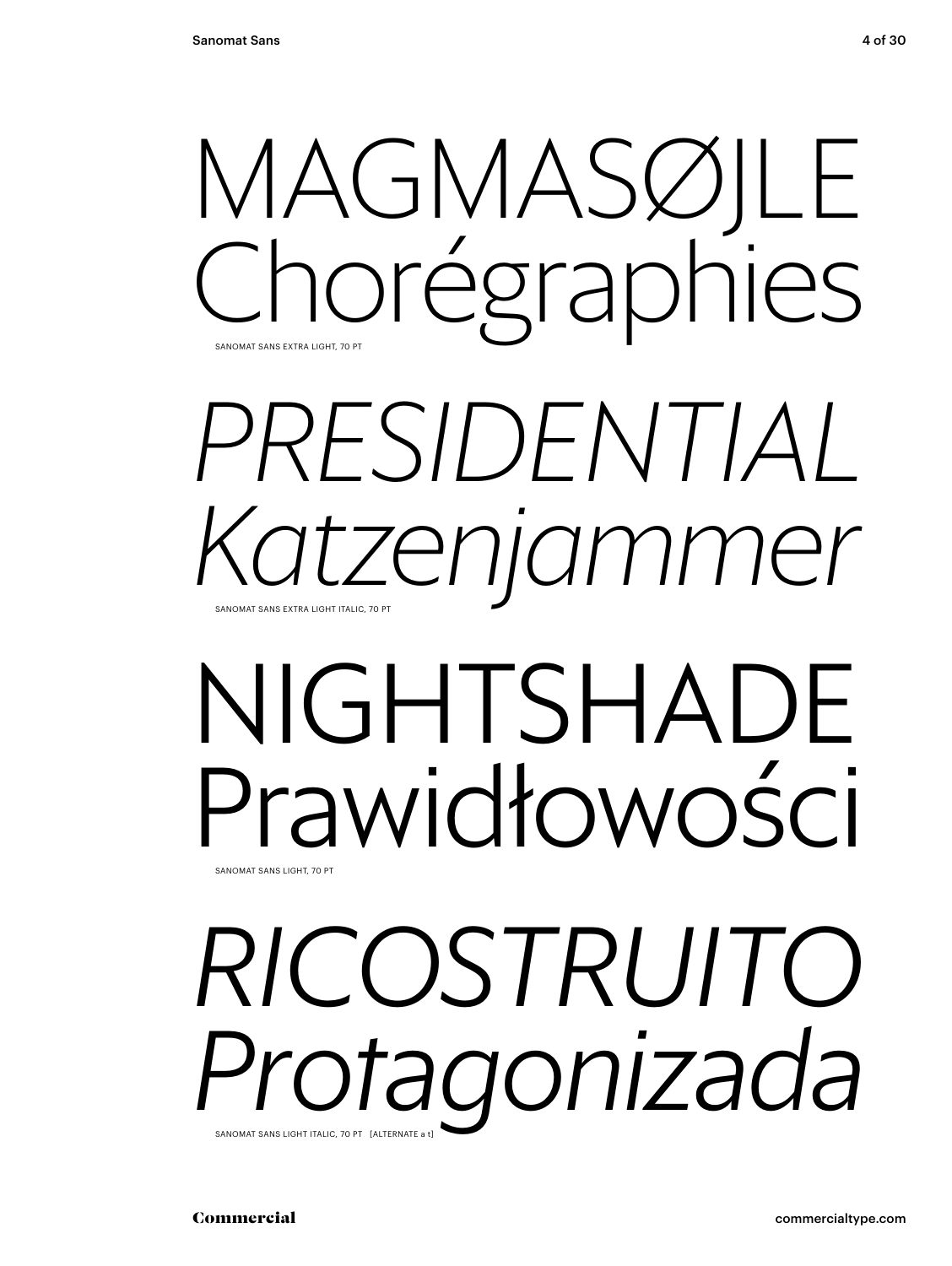# GLEZNIECĪBĀ Xenodochium Sanomat Sans Regular, 70 Pt

# SKROMNEJŠI Puissamment *Zahraniční Matkapuhelin* SANOMAT SANS REGULAR ITALIC, 70 PT [ALTERNATE M N 7 a e l

SANOMAT SANS MEDIUM, 70 PT [ALTERNATE t]

## *enlightens Retroactively* Sanomat Sans Medium italic, 70 Pt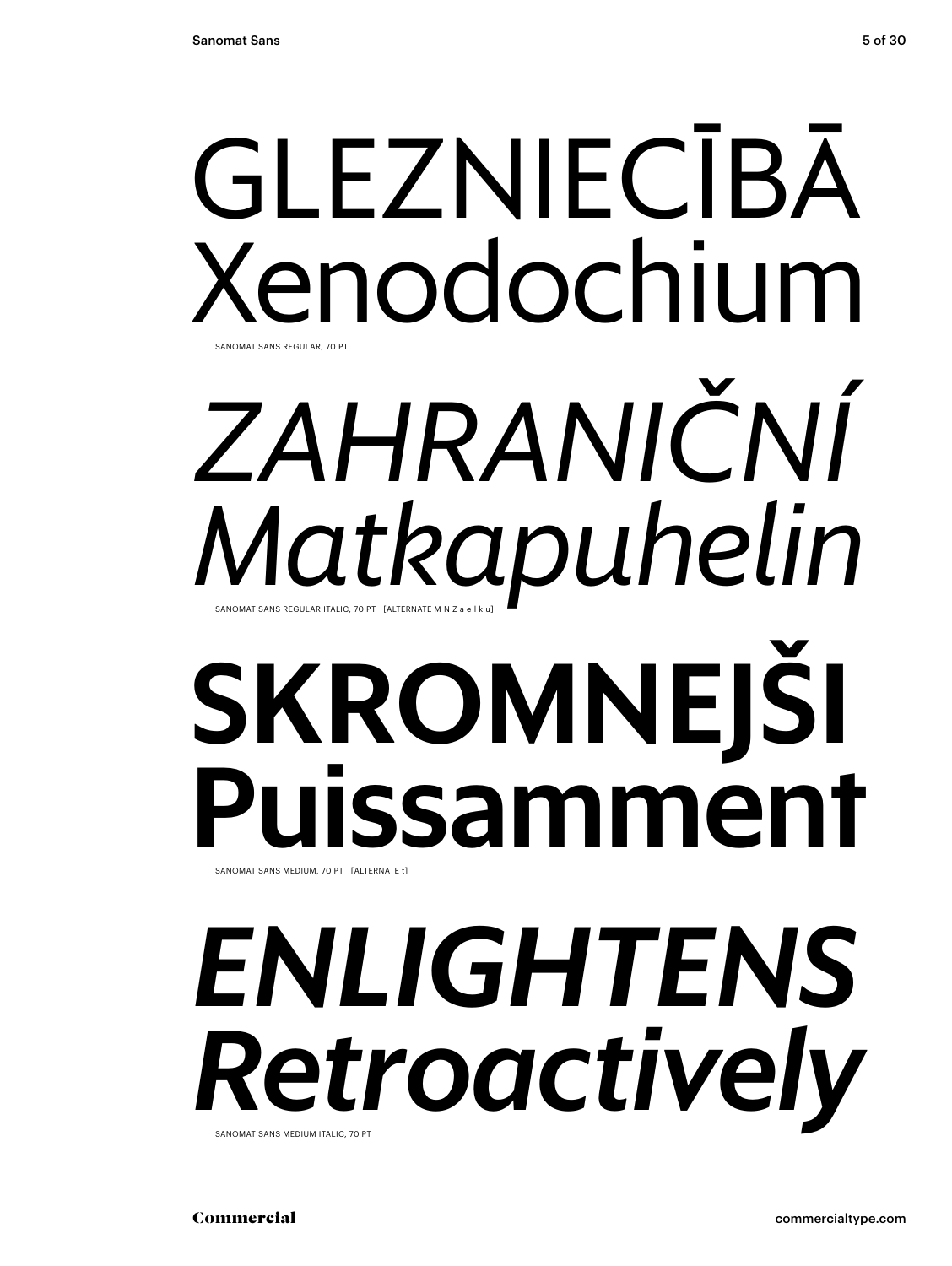# **Garanciák Bookmaking** *izmišljenih* Sanomat Sans bold, 70 Pt [alternate k g k]

### *Gelijkmatige* Sanomat Sans bold italic, 70 Pt

## **balaclava Dramaturgo**  SANOMAT SANS EXTRA BOLD, 70 PT

# *pozdĺžnej Collaborate*

SANOMAT SANS EXTRA BOLD ITALIC, 70 PT [ALTERNATE J e l]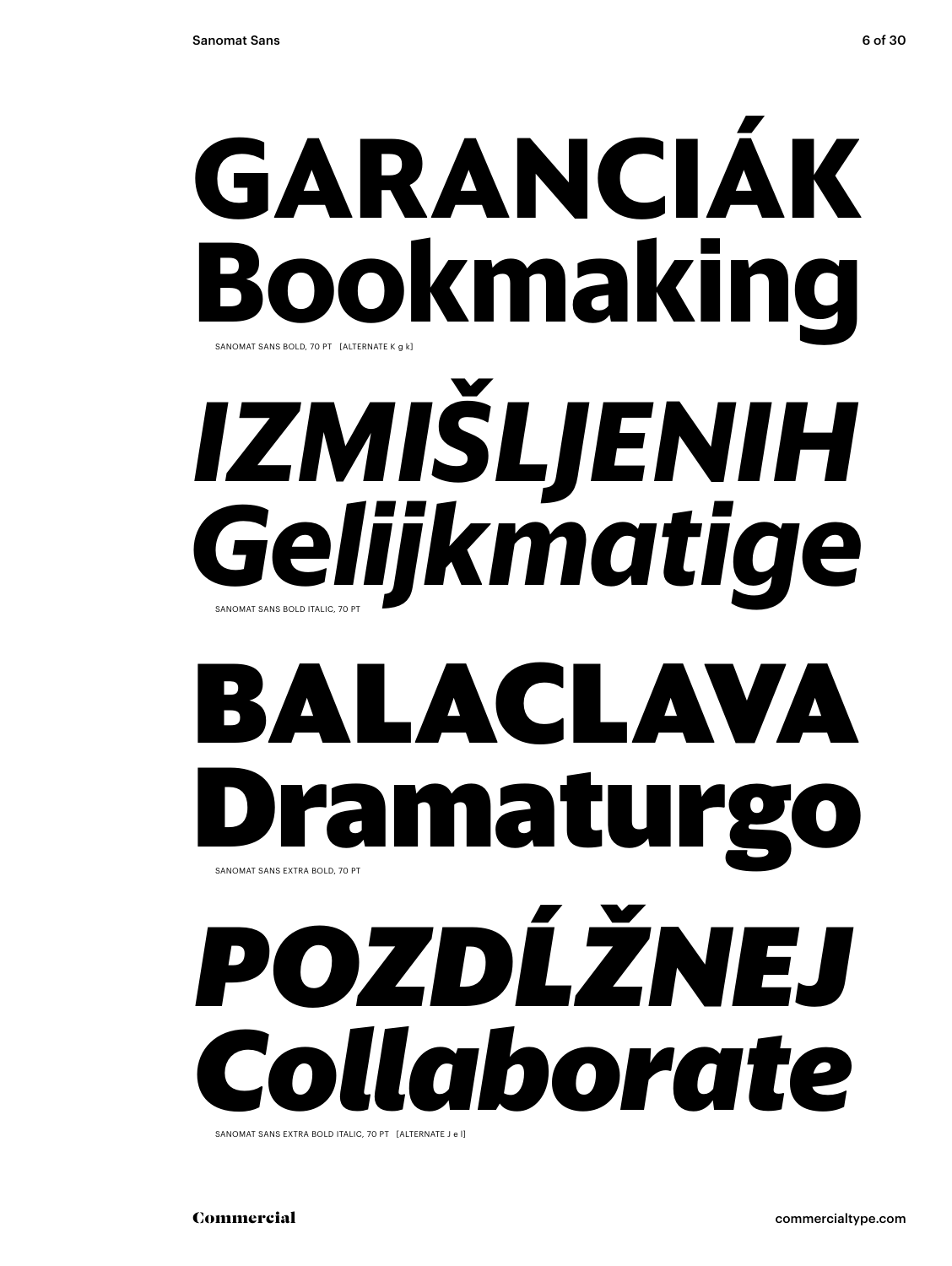

## *saltwater Montpellier* SANOMAT SANS BLACK ITALIC, 70 PT [ALTERNATE W]

# LIXOTISI Parámetros

SANOMAT SANS STENCIL BLACK, 70 PT [ALTERNATE Q]

## *regionals Forskjellige* Sanomat Sans stencil black italic, 70 Pt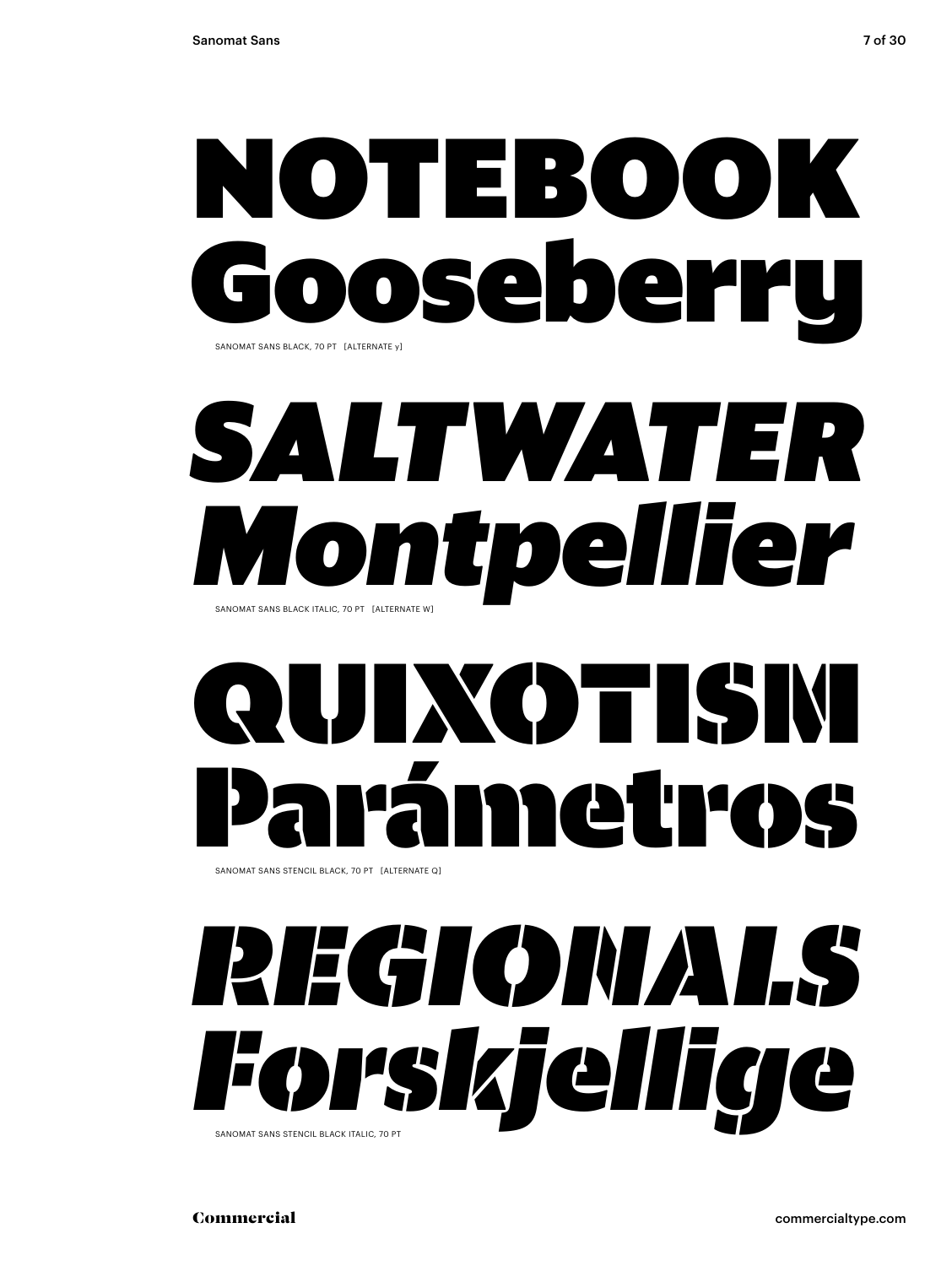a race driving roya  $JNNKINN$ n iddialı çalışı

SANOMAT SANS HAIRLINE, 40 PT [ALTERNATE a g t y]

#### *Quail egg with roasted leek*  $\bigcap \setminus \big/ \big| \big| \big/ \big|$ *Brass & non-ferrous metals*

Sanomat Sans Hairline italic, 40 Pt

### A joint £12.7 billion venture FRANCHE-SUR-MER Nedidelius prieškambarius

Sanomat Sans Thin, 40 Pt

*Un país soberano de Iberia poštovanje i mudrost Satellite launch in late 20* 

SANOMAT SANS THIN ITALIC, 40 PT [ALTERNATE a]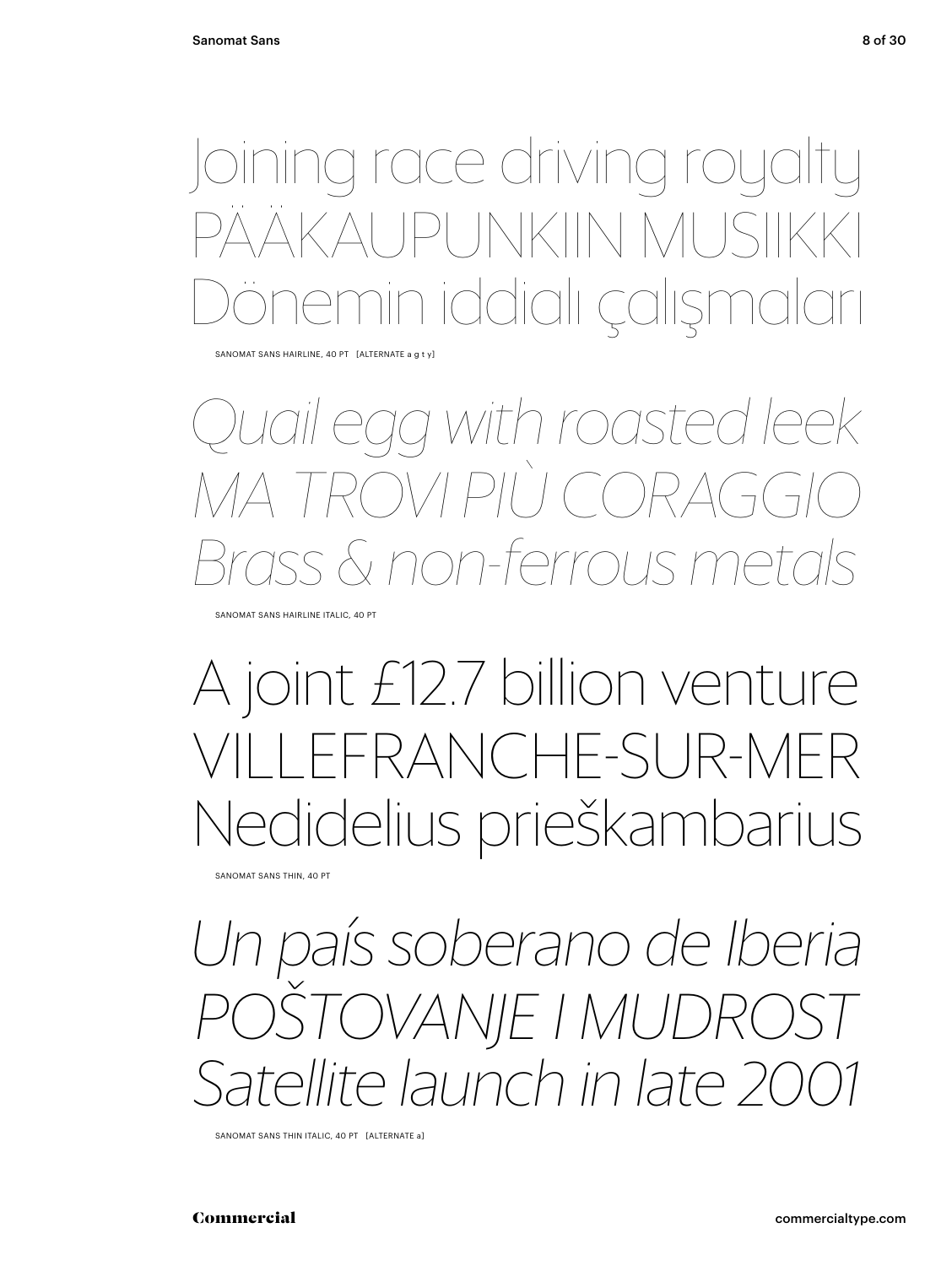Distinctive mise-en-scène torsk med Fiskegryte Skutečně jsou, jen stíny či

SANOMAT SANS EXTRA LIGHT, 40 PT [ALT

*An analogy of perception realization of forms Beuys' social ready-made*

Sanomat Sans Extra Light italic, 40 Pt [alternate m y]

### West Seattle Polytechnic DEERING LARCH BANJO Teória trhového procesu

SANOMAT SANS LIGHT, 40 PT

*Methoden und Lehrsätze les œuvres du musée Þegar kvennafrídagurinn*

Sanomat Sans Light italic, 40 Pt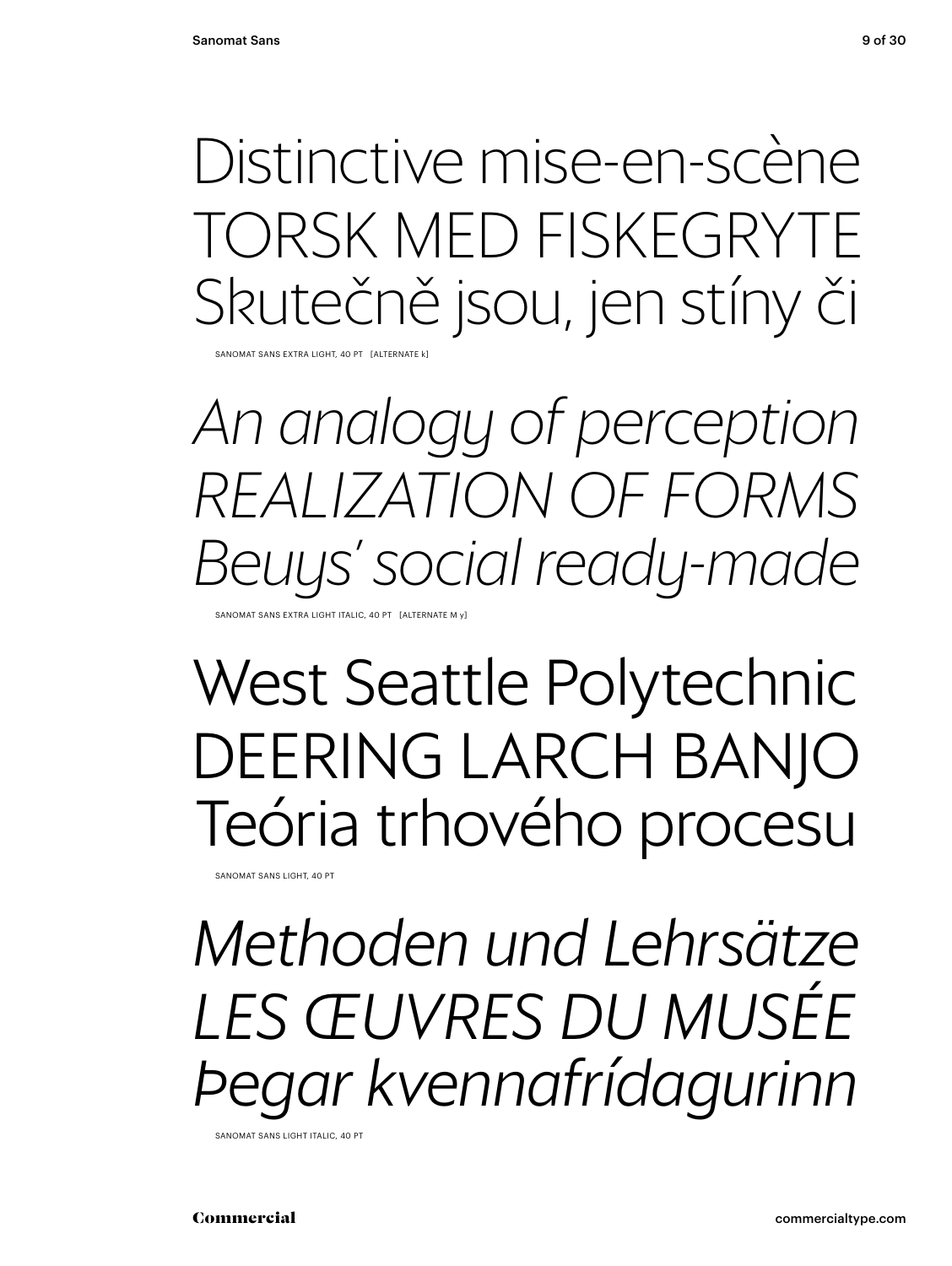### Waħda mill-ewwel pajjizi Gibraltarski tjesnac Honourees & Presenters

SANOMAT SANS REGULAR, 40 PT [ALTERNATE W w

*Avant-garde figurehead Venerable institutes Hyvyyden vastakohtana* 

ANOMAT SANS REGULAR ITALIC, 40 PT [ALTERNATE a d e f

#### La carta sobre Altamira tarthatatlanságát Dodici dei consolati dal Sanomat Sans Medium, 40 Pt

*Workaday & Ingenious tónleikauppfærslu Big Band Arrangement*

Sanomat Sans Medium italic, 40 Pt [alternate k &]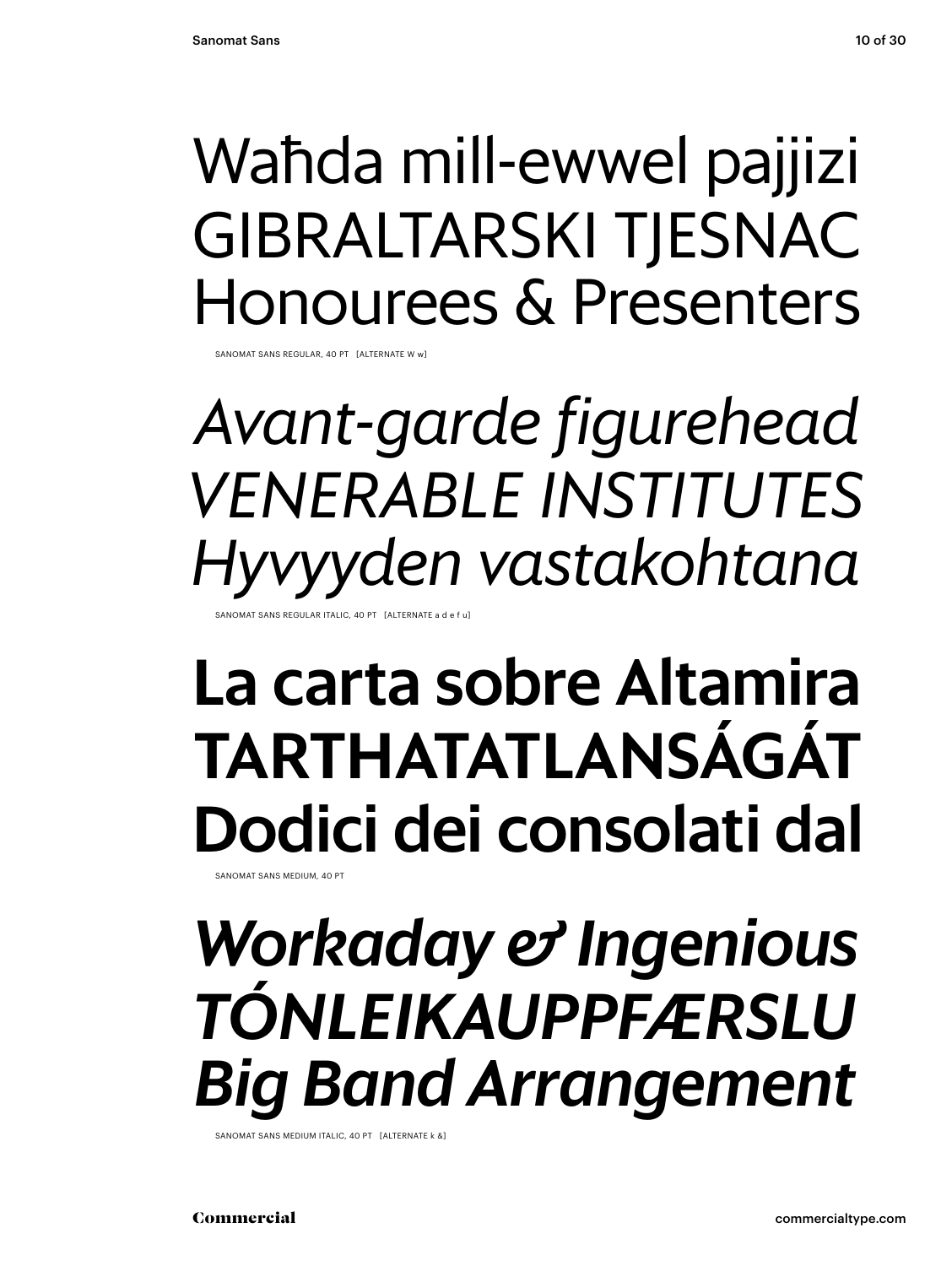### **Multikulti funktioniert İngiliz romantizmi Quite rakishly tailored**

SANOMAT SANS BOLD, 40 PT  $K$  alternate a m N Q  $\bar{z}$ 

### *Vast and infinite space une plante dioïque From 2007 on, Menger*

Sanomat Sans bold italic, 40 Pt [alternate t]

### **Etruskische Koningen guiding principles Severozápade krajiny**

Sanomat Sans extra bold, 40 Pt

## *Estudiosos têm usado how they swerved Cea mai înaltă funcție*

SANOMAT SANS EXTRA BOLD ITALIC, 40 PT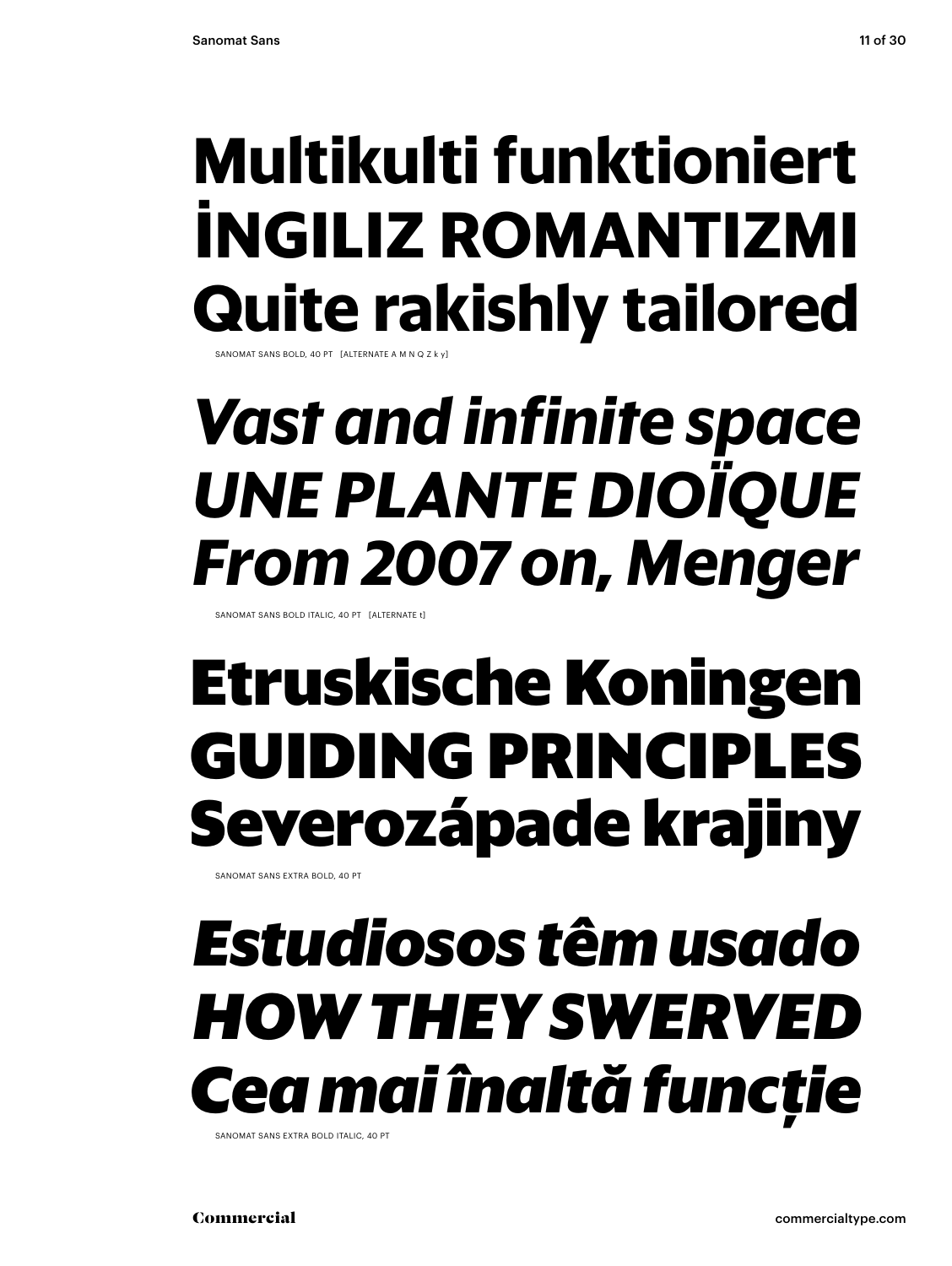### Silicio Policristallino 11 MINNHOM JGHIXU Mutual intelligibility

SANOMAT SANS BLACK, 40 PT [ALTERNATE M a g l]

### *Austinissa vieraileva pigment-based ink Scattered fragments*

Sanomat Sans black italic, 40 Pt

## Member of the Circle kunst der Neuzeit Near 1/4 in his country

SANOMAT SANS STENCIL BLACK, 40 PT [ALTERNATE M N 1 4]

### *Áhersla á siðfræði en the spring of 2004 Mänsklig handling är*

Sanomat Sans stencil black italic, 40 Pt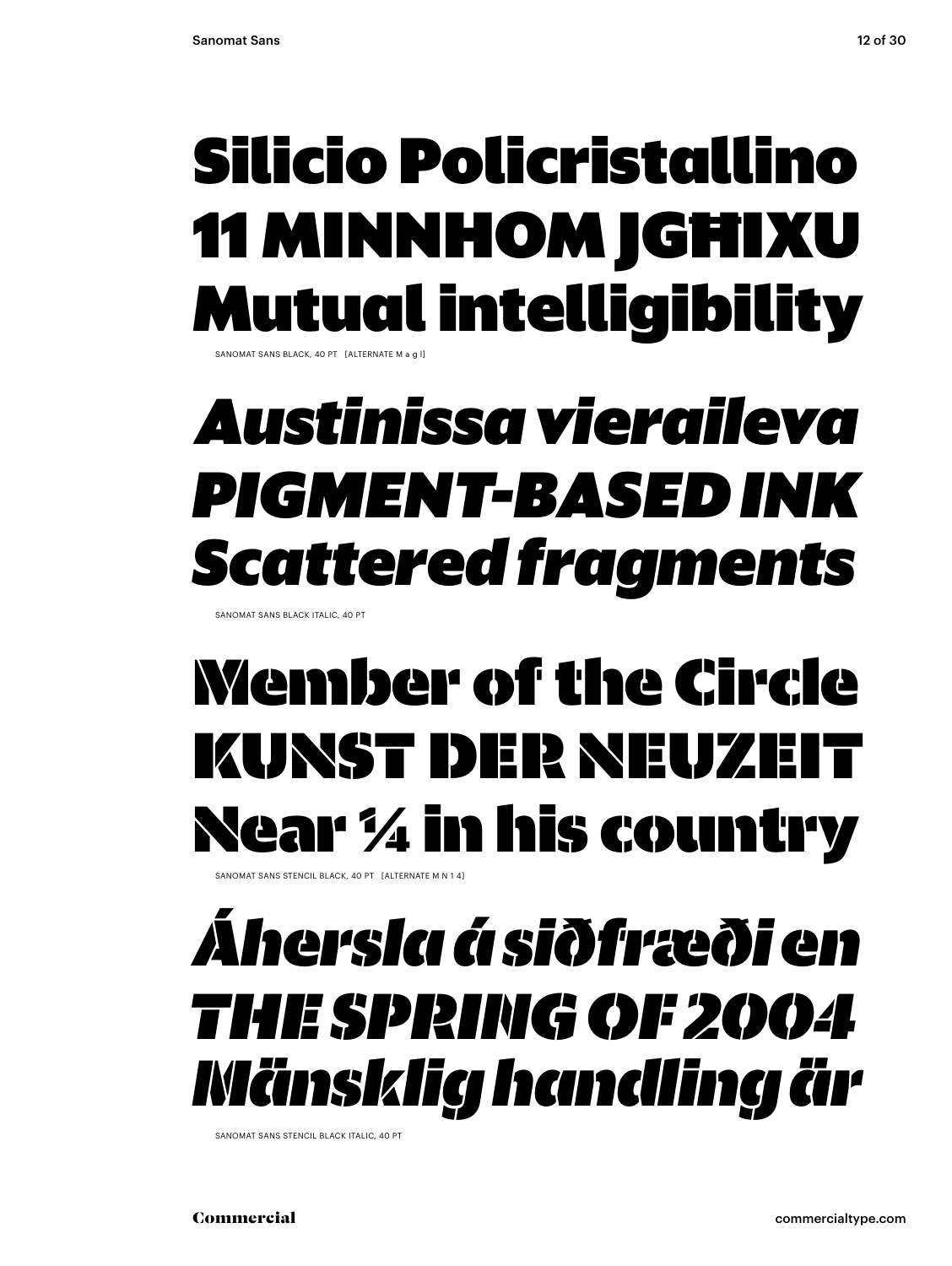thirty hydrogen disulfide reagents Modernās arhitektūras pirmajiem meistariem *le fonctionnement de la République Virtuoso aptitude, energy, groove, and speed* SANOMAT SANS HAIRLINE, HAIRLINE ITALIC, 24 PT

Un certain nombre de personnages Coinage of the word "praxeology" has often *Försäljningsmässigt blev boken ett Bár területének csak 20%-a áll művelés alatt*

SANOMAT SANS THIN, THIN ITALIC, 24 PT

Ruled in 1936, and entered into law The minimalist design of our leather goods *one Truth cannot be distinguished Kant's distinction between an abstract kind*

SANOMAT SANS EXTRA LIGHT, EXTRA LIGHT ITALIC, 24 PT

house bill ratified with 2/3 in favor Il 1º gennaio 1907 nasce il Commonwealth *Drei Tage nach dem Zyklon sind die Maciunas, Metts, Christo & Jeanne-Claude*

Sanomat Sans Light, Light italic, 24 Pt [alternate &]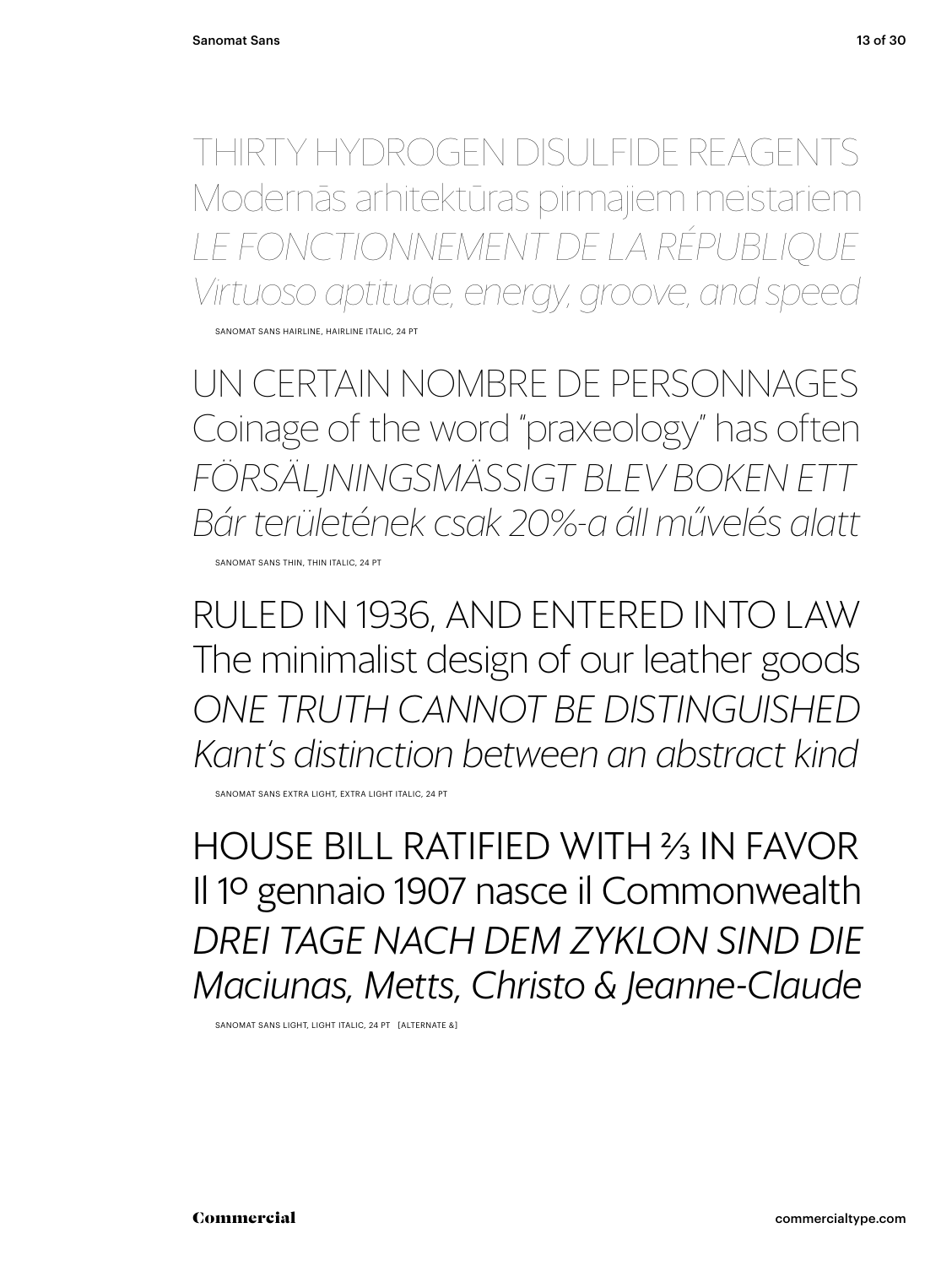Okrem iného je krajina rozdelená Međunarodnom nizu predavanja u Rujan *comparing his intonation & style A large number of patronymic surnames*

Sanomat Sans Regular, Regular italic, 24 Pt

íslenskrar bókmenntaarfleiðar Prominent Eastern Pennsylvania twang *materialene er vedlikeholdsfrie A 60 degree rotation of cardinal points*

Sanomat Sans Medium, Medium italic, 24 Pt

**Chemithermomechanical pulps Robôs podem substituir funcionários** *çocukluk dünyasına yöneliktir Lille område beboet uafbrudt i 500 år*

SANOMAT SANS BOLD, BOLD ITALIC, 24 PT

#### **staple in all his performances Finally, Johan Ahlström's 2005 novel** *Průběh válečného konfliktu je Kai stūmoklis vėl pasiekia kraštutinį*

Sanomat Sans extra bold, extra bold italic, 24 Pt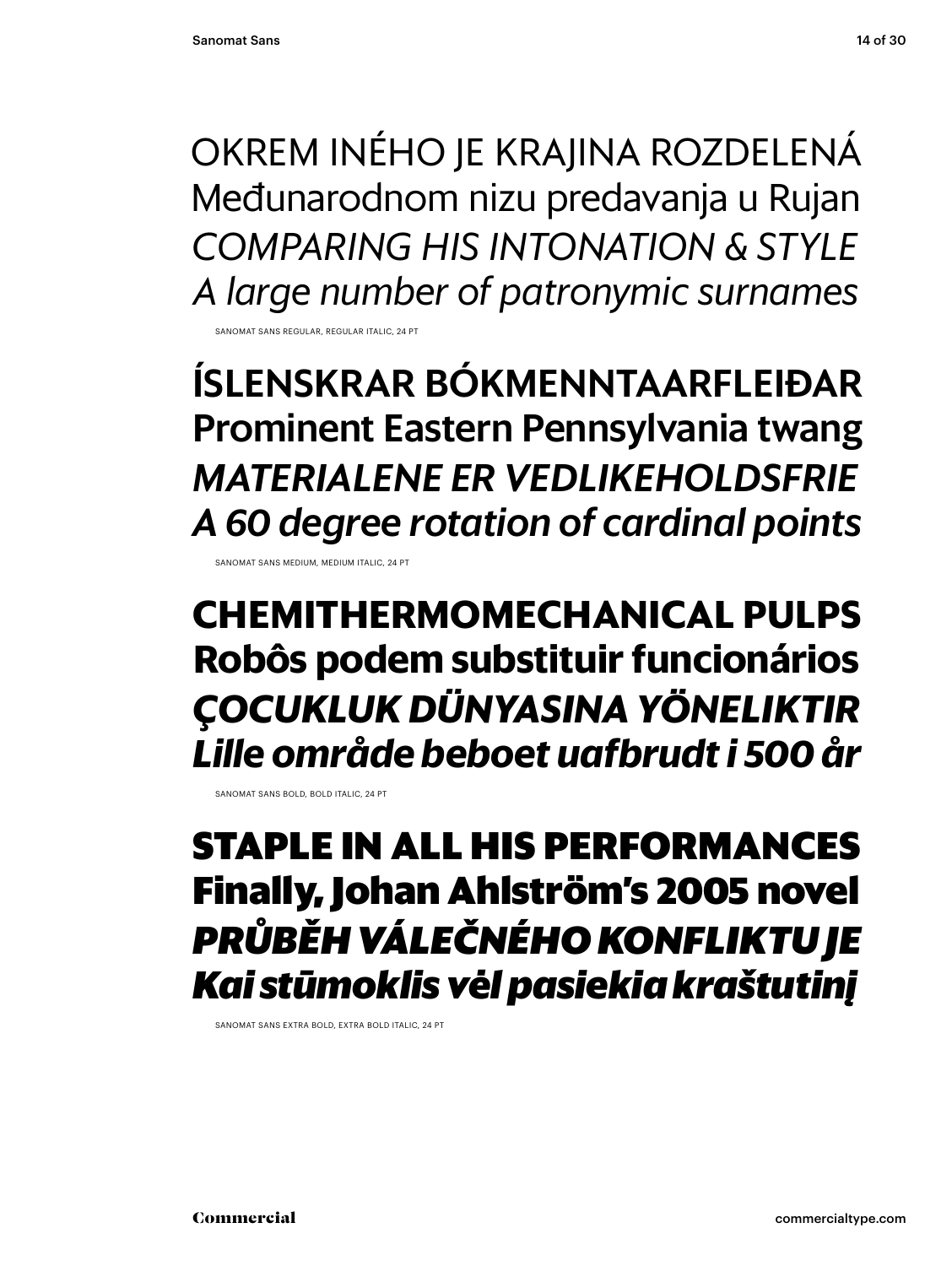#### Młodzi zakochali się w sobie i Încercând, la rândul meu, să găsesc *lower Mississippi delta region Os sete erros da política econômica*

Sanomat Sans black, black italic, 24 Pt

#### berg was born on 17 april 1947 Konuşanı 2008 yılındaki rakamlara *Omkring 28% av tvillingpar er In 1977, Hayek was contacted by the*

Sanomat Sans stencil black, stencil black italic, 24 Pt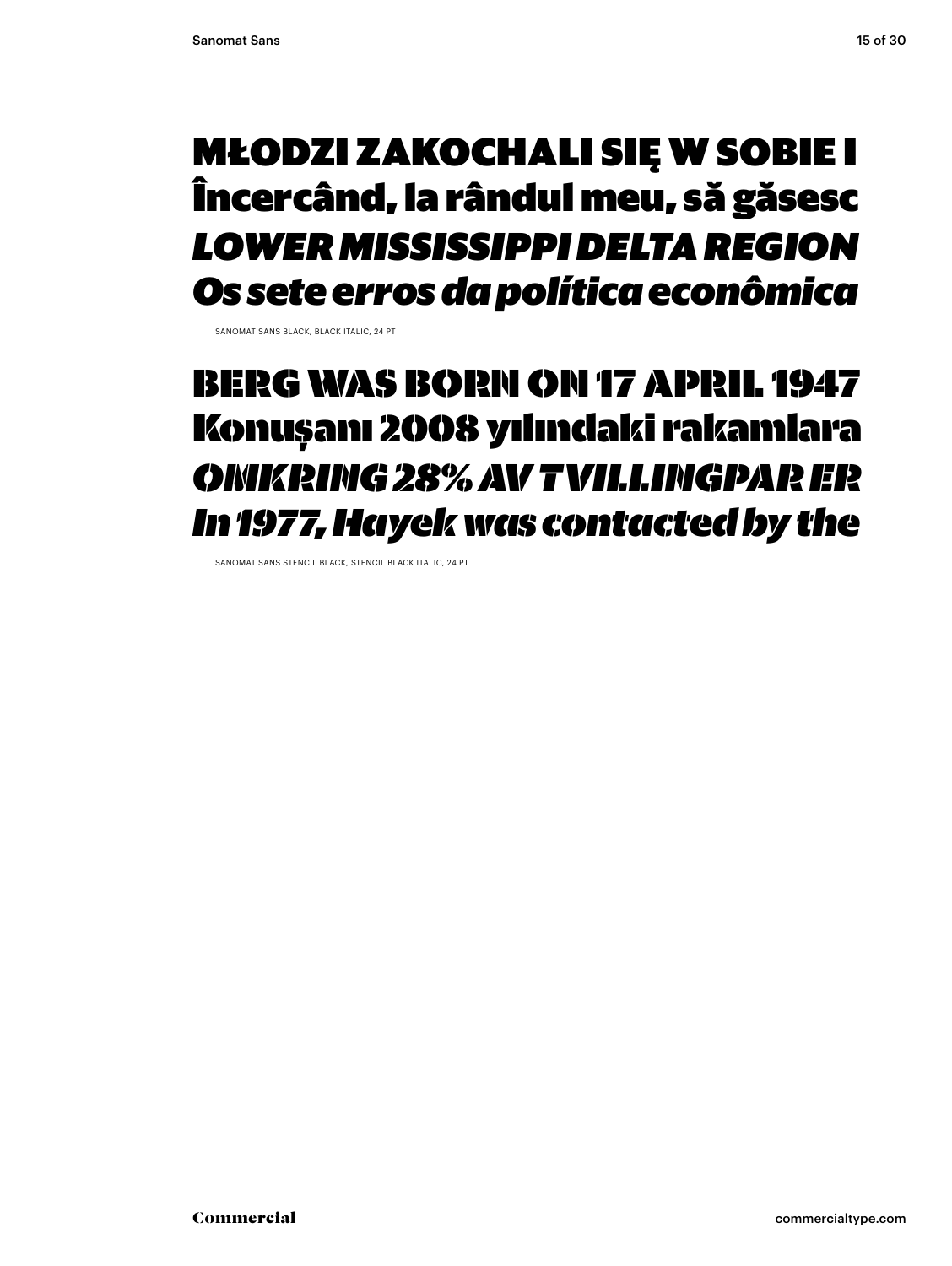Sanomat Sans regular, regular Italic, bold, 18 PT **[no alternates]**

just as much of quantified knowledge depends upon a subject's *idiosyncratic & fundamental* nature; the latter is **knowingly capable** of receiving some modification or other from the presence of objects. As Kant wrote in 1770, "Whatever knowledge is exempt from such subjective condition regards the object only," it is plain that what is sensuously thought is *the representation of things* as they appear, while

SANOMAT SANS REGULAR, REGULAR ITALIC, BOLD, 18 PT **[STYLISTIC SET 01: K k y, SET 02: W, SET 03: M]** 

just as much of quantified knowledge depends upon a subject's *idiosyncratic & fundamental* nature; the latter is **knowingly capable** of receiving some modification or other from the presence of objects. As Kant wrote in 1770, "Whatever knowledge is exempt from such subjective condition regards the object only," it is plain that what is sensuously thought is *the representation of things* as they appear, while

Sanomat Sans regular, regular Italic, bold, 18 PT **[Set 02: W, Set 03: M, Set 16: blunt points on diagonals]**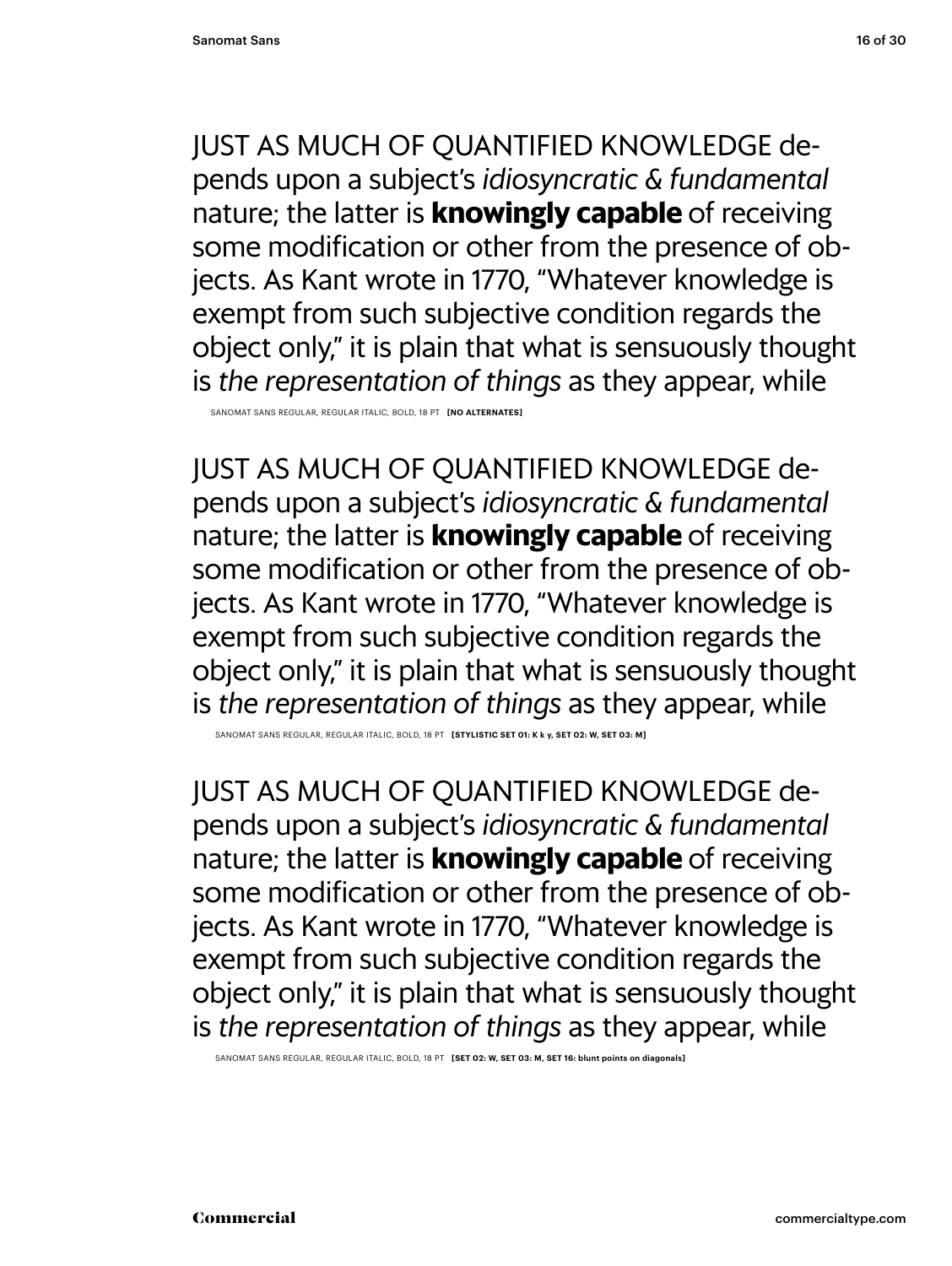Sanomat Sans regular, regular Italic, bold, 18 PT **[no alternates]**

just as much of quantified knowledge depends upon a subject's *idiosyncratic & fundamental* nature; the latter is **knowingly capable** of receiving some modification or other from the presence of objects. As Kant wrote in 1770, "Whatever knowledge is exempt from such subjective condition regards the object only," it is plain that what is sensuously thought is *the representation of things* as they

Sanomat Sans regular, regular Italic, bold, 18 PT **[Set 01: k k y, Set 02: w, Set 03: m, Set 06: roman a g, Set 07: t]**

just as much of quantified knowledge depends upon a subject's *idiosyncratic & fundamental* nature; the latter is **knowingly capable** of receiving some modification or other from the presence of objects. As Kant wrote in 1770, "Whatever knowledge is exempt from such subjective condition regards the object only," it is plain that what is sensuously thought is *the representation of things* as they appear, while

Sanomat Sans regular, regular Italic, bold, 18 PT **[Set 04: j q, Set 05: roman g, Set 10: italic a]**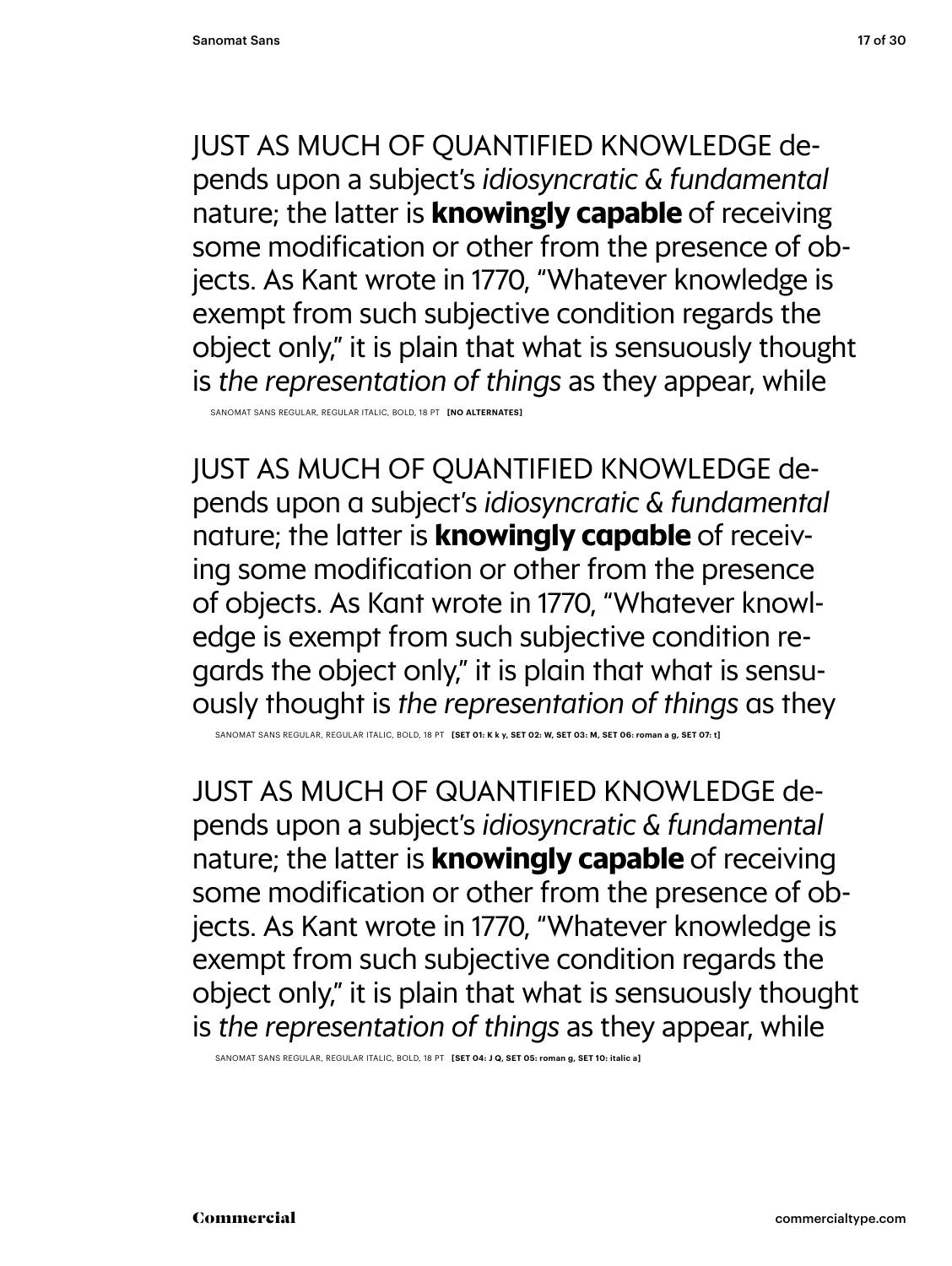Sanomat Sans regular, regular Italic, bold, 18 PT **[no alternates]**

just as much of quantified knowledge depends upon a subject's *idiosyncratic & fundamental* nature; the latter is **knowingly capable** of receiving some modification or other from the presence of objects. As Kant wrote in 1770, "Whatever knowledge is exempt from such subjective condition regards the object only," it is plain that what is sensuously thought is *the representation of things* as they ap-

Sanomat Sans regular, regular Italic, bold, 18 PT **[Set 02: w, Set 12: y, Set 13: italic & k, Set 14: roman k]**

just as much of quantified knowledge depends upon a subject's *idiosyncratic & fundamental* nature; the latter is **knowingly capable** of receiving some modification or other from the presence of objects. As Kant wrote in 1770, "Whatever knowledge is exempt from such subjective condition regards the object only," it is plain that what is sensuously thought is *the representation of things* as they appear, while

Sanomat Sans regular, regular Italic, bold, 18 PT **[Set 16: blunt points on diagonals]**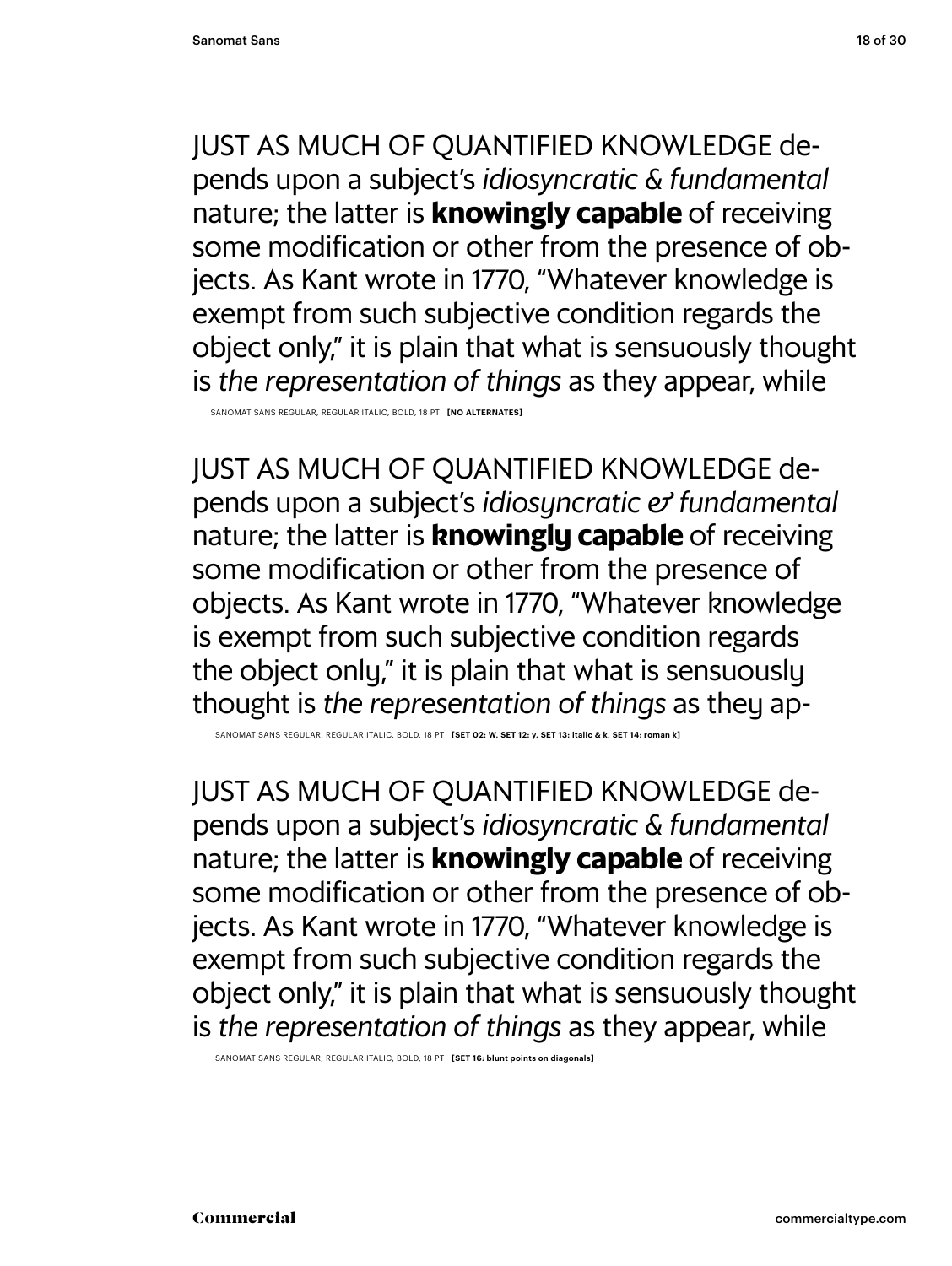Sanomat Sans regular, regular Italic, bold, 18 PT **[no alternates]**

just as much of quantified knowledge depends upon a subject's *idiosyncratic & fundamental* nature; the latter is **knowingly capable** of receiving some modification or other from the presence of objects. As Kant wrote in 1770, "Whatever knowledge is exempt from such subjective condition regards the object only," it is plain that what is sensuously thought is *the representation of things* as they

Sanomat Sans regular, regular Italic, bold, 18 PT **[Set 06: roman a g, Set 08: l]**

just as much of quantified knowledge depends upon a subject's *idiosyncratic & fundamental* nature; the latter is **knowingly capable** of receiving some modification or other from the presence of objects. As Kant wrote in 1770, "Whatever knowledge is exempt from such subjective condition regards the object only," it is plain that what is sensuously thought is *the representation of things* as they ap-

Sanomat Sans regular, regular Italic, bold, 18 PT **[Set 11: italic a d e f l u, Set 12: round y, Set 13: italic & k, Set 14: roman k]**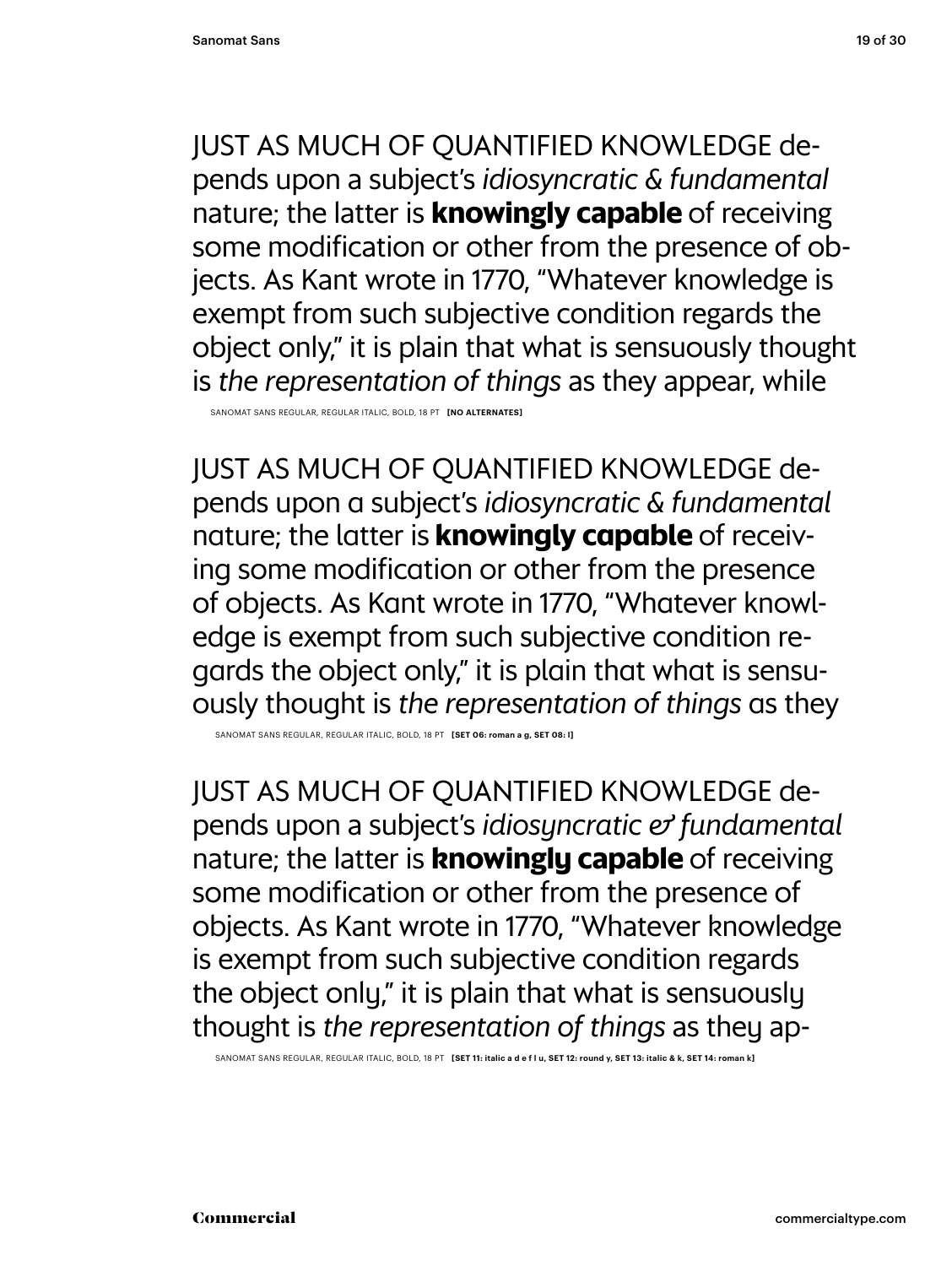#### choudsdiens Sanomat Sans Hairline, 50 Pt

mationsgrundlag Sanomat Sans Thin, 50 Pt

Sanomat Sans Extra Light, 50 Pt [alternate l] *symmetrically* 

#### endrochronologist SANOMAT SANS LIGHT, 50 PT [ALTERNATE]

## Brandbeschleuniger

Sanomat Sans Regular, 50 Pt

#### Ethnomathematics Sanomat Sans Medium, 50 Pt

#### **Stillebensmåleriet** Sanomat Sans bold, 50 Pt [alternate a t]

#### **O**SANOMAT SANS EXTRA BOLD, 50 PT **dczasownikowy**

#### technologi SANOMAT SANS BLACK, 50 PT

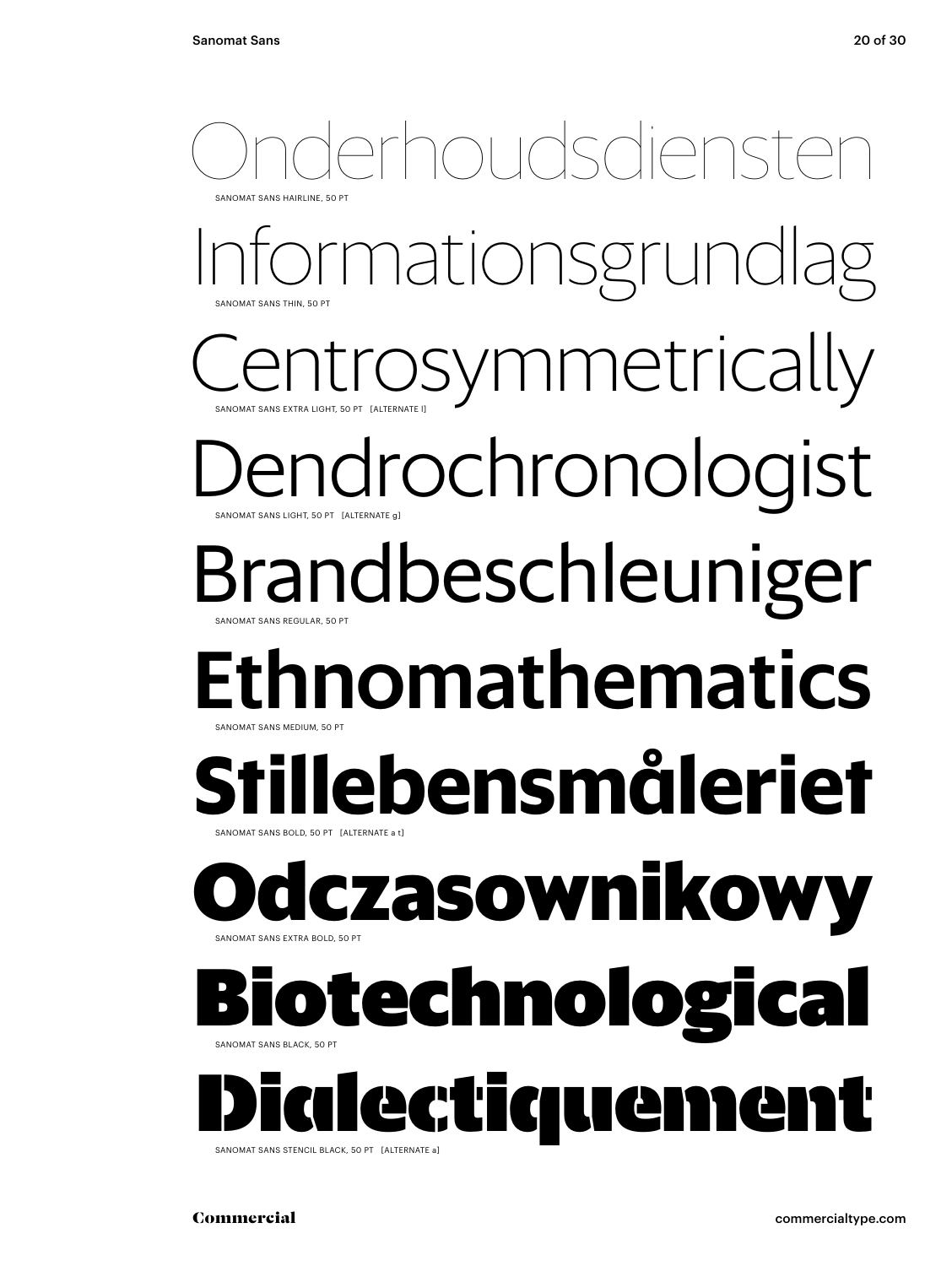

SANOMAT SANS STENCIL BLACK ITALIC, 50 PT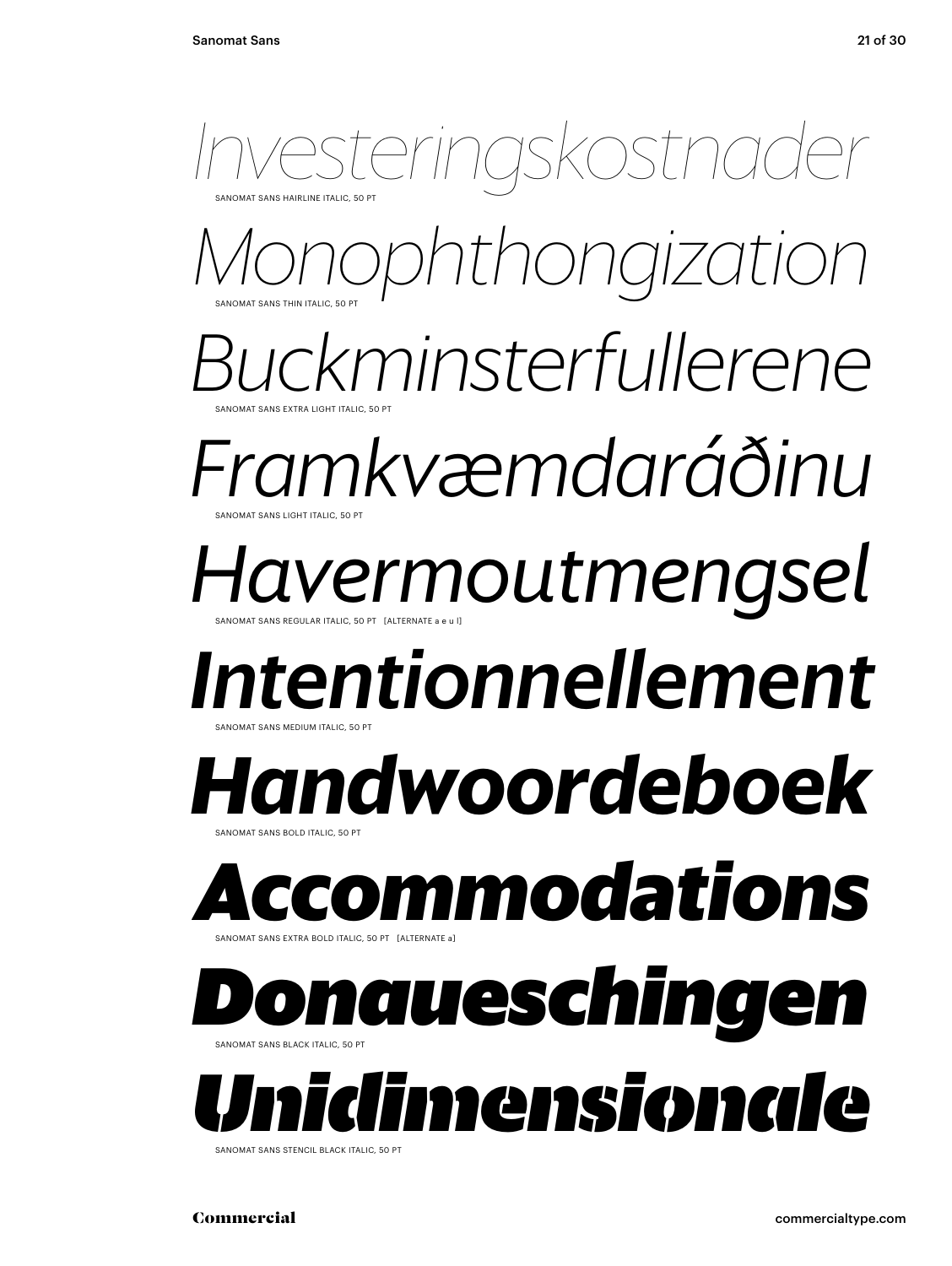| <b>UPPERCASE</b>                                 | ABCDEFGHIJKLMNOPQRSTUVWXYZ                                                                                                       |
|--------------------------------------------------|----------------------------------------------------------------------------------------------------------------------------------|
| LOWERCASE                                        | abcdefghijklmnopqrstuvwxyz                                                                                                       |
| STANDARD PUNCTUATION                             | ¡!¿?.,:;-—()[]{}/ \&@*""'′",«»⇔§•·¶†‡©®®™                                                                                        |
| ALL CAP PUNCTUATION                              | ii---()[]{}/ \@«»0                                                                                                               |
| LIGATURES                                        | ff fi fl ffi ffl                                                                                                                 |
| PROPORTIONAL LINING<br>default figures           | \$£€¥1234567890¢f%‰a0#°<+=-x÷>'"                                                                                                 |
| PREBUILT FRACTIONS                               | $\frac{1}{2}$ $\frac{1}{3}$ $\frac{2}{3}$ $\frac{1}{4}$ $\frac{3}{4}$ $\frac{1}{8}$ $\frac{3}{8}$ $\frac{5}{8}$ $\frac{7}{8}$    |
| <b>NUMERATORS &amp;</b><br><b>DENOMINATORS</b>   | H1234567890/1234567890                                                                                                           |
| <b>SUPERSCRIPT &amp;</b><br><b>SUBSCRIPT</b>     | $H^{+-1234567890}$ $H_{+-1234567890}$                                                                                            |
| STYLISTIC ALTERNATES                             | JKMQW agkkltyy<br>ĴĶŴŴŴŴIJ àáâãäåāăąåĝǧġġķķĺļľŀŧţŧŧýÿŷỳýÿŷŷ                                                                      |
| STYLISTIC ALTERNATES W/<br><b>BLUNTED POINTS</b> | AMMNVWWZ vwz ™<br>£1247 1/2 1/3 3/4 3/4 1/8 7/8 $H^{1247}$ /1247 $H^{1247}$ $H_{1247}$<br>ÀÁÂÃÄÅÅĀĂĄÅÑŃŅŇŊŴŴŴŴŴŴŴŸŹŻŽ<br>ŵẁẃẅźżž |
| <b>ACCENTED UPPERCASE</b>                        | ÁÂÀÄÅÃĂĀĄÅÆÆÇĆČĈĊĎĐÉÊÈËĔĒĘĞĜĢĠĦĤ<br>ÍÎÌÏIĪJĨĬĴĶŁĹĽĻĿÑŃŇŅŊÓÔÒÖÕŐŌØØŒŔŘŖŠŚŞ<br>ŜŞÞŤŢŦÚWÛÙÜŬŰŨŲŮŨŴŴŴŴÝŶŶŸIJŽŹŻ                      |
| ACCENTED LOWER CASE                              | áâàäåãăāaåææçćčĉċďđéêèëĕēeğĝġġħĥíîìïiijĩĭĵķł<br>ĺľļŀñńňņŋóôòöõőōøǿœŕřŗßšśşŝṣþťţŧúûùüŭűūųůũ<br><b>wŵwwyŷyyijžźż</b>               |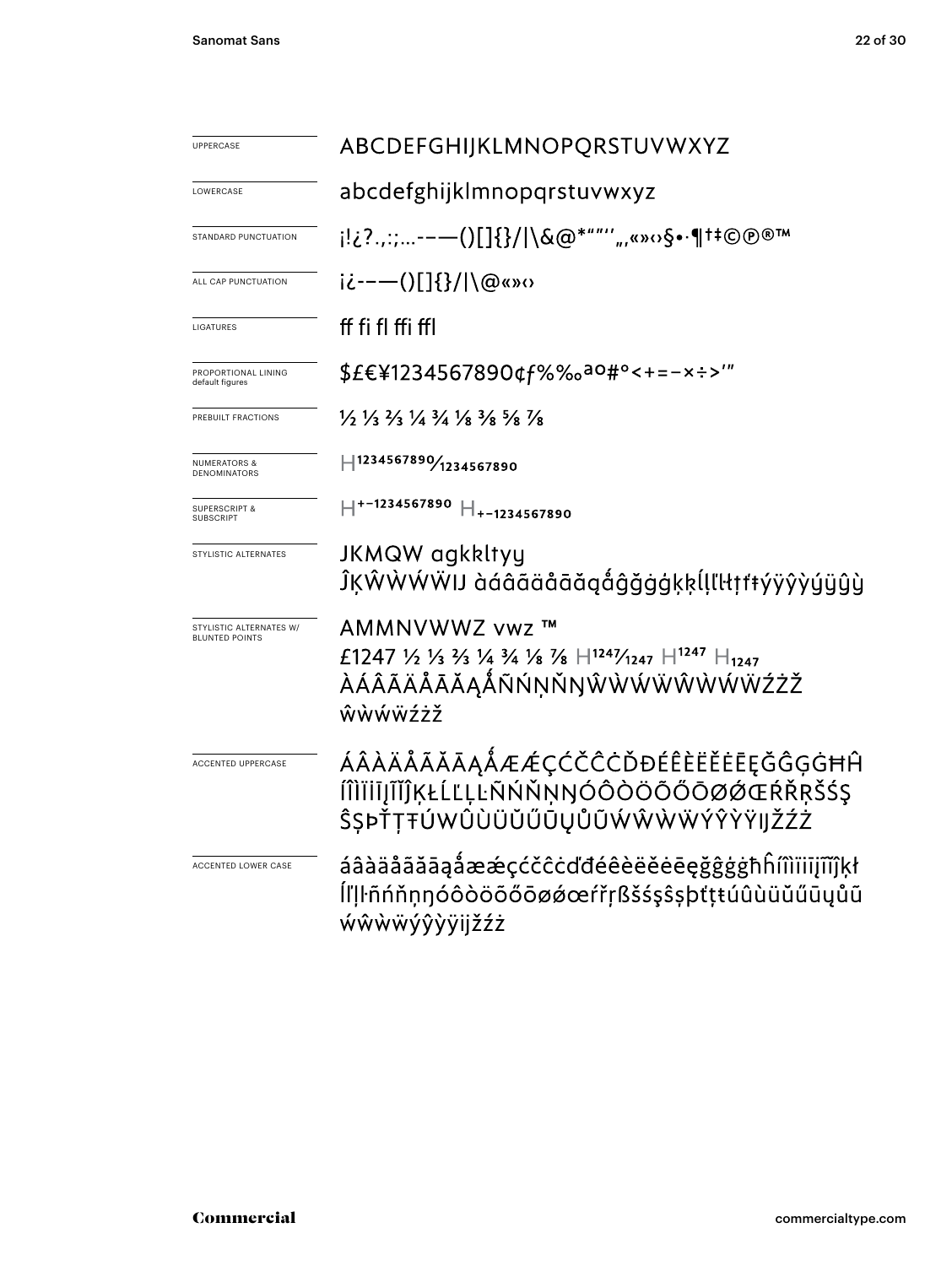| <b>UPPERCASE</b>                                 | ABCDEFGHIJKLMNOPQRSTUVWXYZ                                                                                                    |
|--------------------------------------------------|-------------------------------------------------------------------------------------------------------------------------------|
| LOWERCASE                                        | abcdefghijklmnopgrstuvwxyz                                                                                                    |
| <b>STANDARD PUNCTUATION</b>                      | j!¿?.,:;-—()[]{}/ \&@*""'′",«»ഗ§•·¶†‡©℗®™                                                                                     |
| ALL CAP PUNCTUATION                              | $i\dot{\epsilon}$ -- $\leftarrow$ ()[]{}/ \@«» $\circ$                                                                        |
| LIGATURES                                        | ff fi fl ffi ffl                                                                                                              |
| PROPORTIONAL LINING<br>default figures           | \$£€¥1234567890¢f%‰ <sup>ao</sup> #°<+=-×÷>′″                                                                                 |
| PREBUILT FRACTIONS                               | $\frac{1}{2}$ $\frac{1}{3}$ $\frac{2}{3}$ $\frac{1}{4}$ $\frac{3}{4}$ $\frac{1}{8}$ $\frac{3}{8}$ $\frac{5}{8}$ $\frac{7}{8}$ |
| <b>NUMERATORS &amp;</b><br>DENOMINATORS          | H1234567890/1234567890                                                                                                        |
| SUPERSCRIPT &<br>SUBSCRIPT                       | $H^{+-1234567890}$ $H_{+-1234567890}$                                                                                         |
| STYLISTIC ALTERNATES                             | JKMQW aadefkkltuyy & ff fi fl ffi ffl<br>ĴĶŴŴŴŴIJ<br>àáâãäåāăąåàáâãäåāäąåææďđèéêëēĕėęě<br>ķķĺļľŀłŗŕŧùúûüūūŭůűyýÿŷỳýÿŷŷ        |
| STYLISTIC ALTERNATES W/<br><b>BLUNTED POINTS</b> | AMMNVWWZ vwz ™<br>£1247 ½ ½ ½ ¼ ¾ ½ % H1241/1247 H1247 H <sub>1247</sub><br><i>ÀÁÂÃÄÅĀĂĄÅÑŃŅŇŊŴŴŴŴŴŴŴŸŹŻŽ</i><br>ŵẁẃẅźżž      |
| <b>ACCENTED UPPERCASE</b>                        | ÁÂÀÄÅÃĂĀĄÅÆÆÇĆČĈĊĎĐÉÊÈËĔĒĘĞĜĢĠĦĤ<br>ÍÎÌÏİĮĨĬĴĶŁĹĽĻĿÑŃŇŅŊÓÔÒÖÕŐŌØØŒŔŘŖŠŚŞ<br>ŜŞÞŤŢŦÚWÛÙÜŬŰŨŲŮŨŴŴŴŴÝŶŶŸIJŽŹŻ                    |
| ACCENTED LOWER CASE                              | áâàäåããāąåææçćčĉċďđéêèëĕēēęğĝģġħĥíîìïijĩĭĵķ<br>łĺľļŀñńňņŋóôòöõőōøǿœŕřŗßšśşŝșþťţŧúûùüŭűūųůũ<br>ŵŵẁ <i>ŵ</i> ÿŷỳÿijžźż          |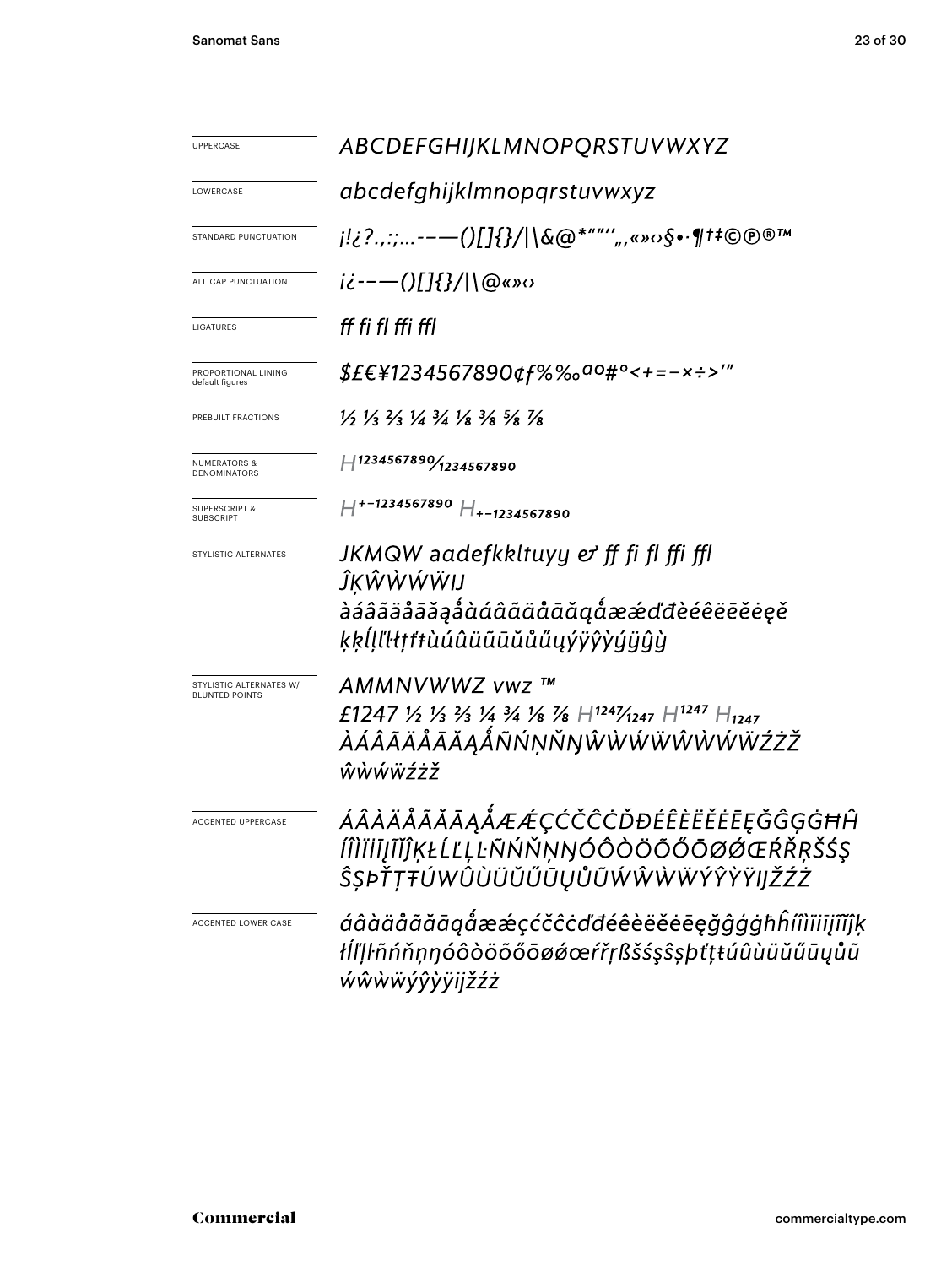| <b>UPPERCASE</b>                                 | <b>ABCDEFGHIJKLMNOPQRSTUVWXYZ</b>                                                                                             |  |  |  |  |
|--------------------------------------------------|-------------------------------------------------------------------------------------------------------------------------------|--|--|--|--|
| LOWERCASE                                        | abcdefghijklmnopqrstuvwxyz                                                                                                    |  |  |  |  |
| STANDARD PUNCTUATION                             | i!¿?.,:;--—()[]{}/ \&@*""",,«»‹›§••¶t‡©@®™                                                                                    |  |  |  |  |
| ALL CAP PUNCTUATION                              | $i\ell$ ----()[]{}/ \@«» $\circ$                                                                                              |  |  |  |  |
| LIGATURES                                        | ff fi fl ffi ffl                                                                                                              |  |  |  |  |
| PROPORTIONAL LINING<br>default figures           | \$£€¥1234567890¢f%‰ <sup>ao</sup> #°<+=-×÷>'"                                                                                 |  |  |  |  |
| PREBUILT FRACTIONS                               | $\frac{1}{2}$ $\frac{1}{3}$ $\frac{2}{3}$ $\frac{1}{4}$ $\frac{3}{4}$ $\frac{1}{8}$ $\frac{3}{8}$ $\frac{5}{8}$ $\frac{7}{8}$ |  |  |  |  |
| <b>NUMERATORS &amp;</b><br><b>DENOMINATORS</b>   | 1234567890/1234567890                                                                                                         |  |  |  |  |
| <b>SUPERSCRIPT &amp;</b><br><b>SUBSCRIPT</b>     |                                                                                                                               |  |  |  |  |
| STYLISTIC ALTERNATES                             | JKMQW agkkltyy<br>ĴĶŴŴŴŴIJ àáâãäåãõiğĝğġġkkĺlſŀ<br>tŗŕŧýÿŷỳýÿŷỳ                                                               |  |  |  |  |
| STYLISTIC ALTERNATES W/<br><b>BLUNTED POINTS</b> | AMMNVWWZ vwz ™<br>£1247 % % % % % % % H1241/2247 H1247 H <sub>1247</sub><br>ÀÁÂÃÄÅÅĀĀĄÅŘŃŅŴŴŴŴŴŴŴŴŴŸŹŻŽ<br>ŵŵŵŵżżž            |  |  |  |  |
| <b>ACCENTED UPPERCASE</b>                        | ááàäääāāaåæé¢čččbđéêèëĕee<br>ĞĜGĠĦĤÍÎÌĬĪĪĪĬĴĶŁĹĽĻĿÑŃŇŅŊÓÔŎŎŌ<br>ŐŌØØŒŔŘŖŠŚ\$Ŝ\$ÞŤŢŦÚWÛÙÜŬŰŪŲŮ<br>ŨŴŴŴŴÝŶŶŸIJŽŹŻ               |  |  |  |  |
| ACCENTED LOWER CASE                              | áâàäåããāaaåææçćčĉċďđðéêèëéēeġģģģ<br>ġħĥıíîìïiiįĩiĵķŧĺľļŀñńňņ'nŋóôòōōőōøø<br>œŕřŗßšśşŝşþťttúûùüŭűūųůũẃŵŵẁŸý<br><b>ỳÿijžźż</b>  |  |  |  |  |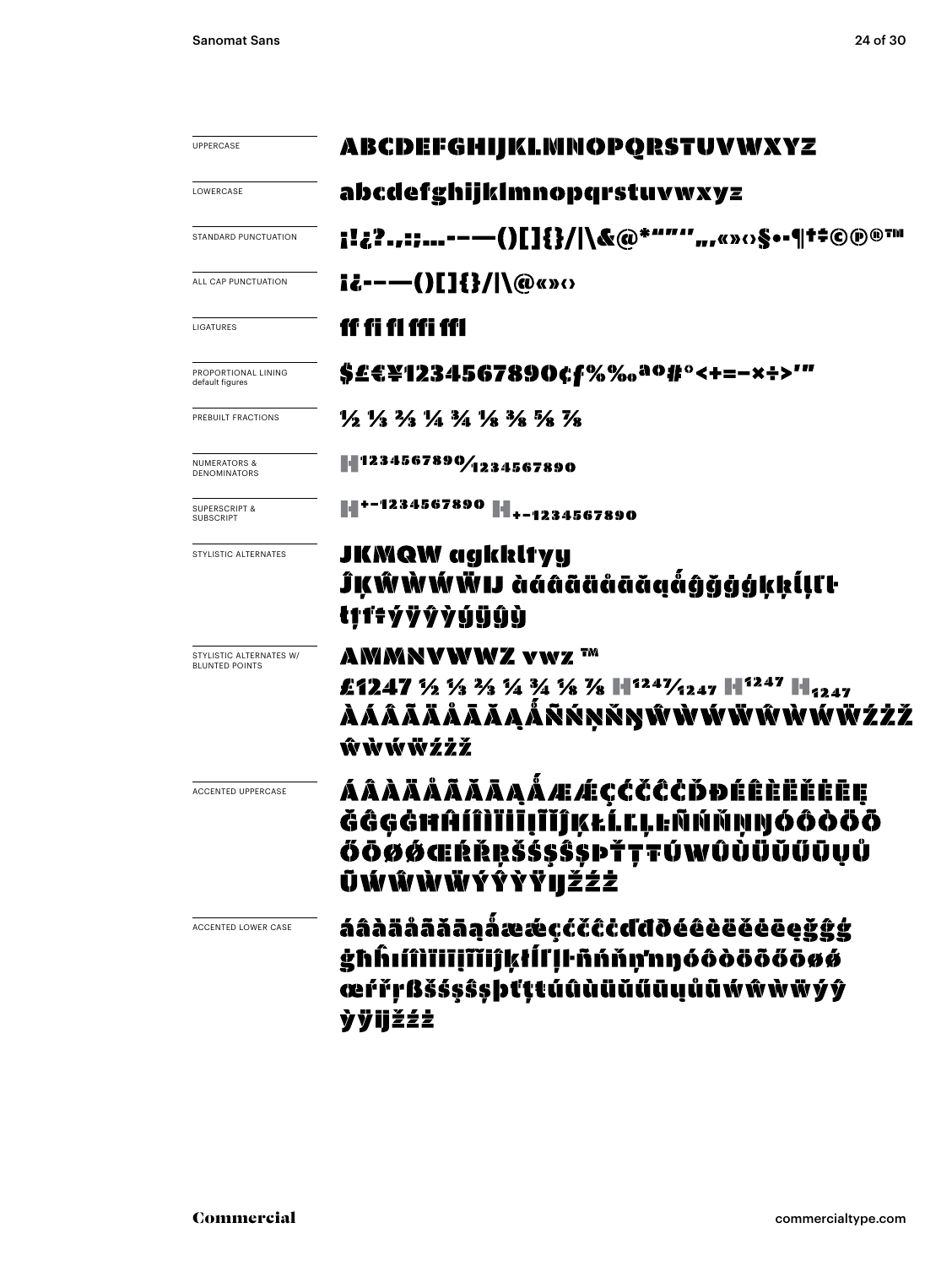| <b>UPPERCASE</b>                                 | ABCDEFGHIJKLMNOPQRSTUVWXYZ                                                                                                                       |
|--------------------------------------------------|--------------------------------------------------------------------------------------------------------------------------------------------------|
| LOWERCASE                                        | abcdefghijklmnopqrstuvwxyz                                                                                                                       |
| <b>STANDARD PUNCTUATION</b>                      | <b>;!¿?.,:;---()[]{}/ \&amp;@*""",,«»:›§•-¶t‡©®®™</b>                                                                                            |
| ALL CAP PUNCTUATION                              | $i\ell$ ----()[]{}/ \@«» $\circ$                                                                                                                 |
| LIGATURES                                        | ff fi fl ffi ffl                                                                                                                                 |
| PROPORTIONAL LINING<br>default figures           | \$£E¥1234567890¢f%‰ <sup>ao</sup> #°<+=-×÷>'"                                                                                                    |
| PREBUILT FRACTIONS                               | 1/2 1/3 2/3 1/4 3/4 3/8 3/8 7/8                                                                                                                  |
| <b>NUMERATORS &amp;</b><br>DENOMINATORS          | 1234567890/1234567890                                                                                                                            |
| <b>SUPERSCRIPT &amp;</b><br><b>SUBSCRIPT</b>     |                                                                                                                                                  |
| STYLISTIC ALTERNATES                             | JKMQW aadefkkltuyy & & ff fi fl ffi ffl<br>ĴK Ŵ Ŵ Ŵ Ŵ W<br>ล่ล์ลิลิล็ลลิลิลูล็ตตติติติตตติตต์ และส่งติดีออยออุอั<br>kkĺlľŀłffŧùúûüũūŭůűųýÿŷỳýÿĝỳ |
| STYLISTIC ALTERNATES W/<br><b>BLUNTED POINTS</b> | AMMNVWWZ vwz ™<br>£1247 ½ ½ ¾ ¾ ¾ % H1241⁄1247 H1247 H <sub>1247</sub><br>ÀÁÂÃÄÅÅĀĂĄÅÑŃŅŇŊŴŴŴŴŴŴŴŴ <i>ŻŻŽ</i><br>ŴŴŴŴŹŻŽ                         |
| <b>ACCENTED UPPERCASE</b>                        | ÁÂÀÄÅÃÃĀĄÅÆÆÇĆČĈČĎĐÉÊÈËĔĒĘ<br>ĞĜĢĠĦĤÍÎÌĬİĪĮĨĬĴĶŁĹĽĻĿÑŃŇŅŊÓÔÒÖÕ<br>ŐŌØØŒŔŘŖŠŚ\$Ŝ\$ÞŤŢŦÚWÛÙŨŬŰŪŲŮ<br>ŨŴŴŴŴŸŶŶŸIJ <i>ŽŹŻ</i>                        |
| ACCENTED LOWER CASE                              | áâàäåãããã@åææ¢¢čĉċďđðéêèëěēeġĝ<br>ģģhĥıíîìïiiiĭĭiĵķŧĺľḷŀñńňṇ'nŋóôòöōőōøø<br>œŕřŗßšśşŝşþťţtúûùüŭűūųůũŃŵŵฟัyŷỳ<br>ÿijžźż                           |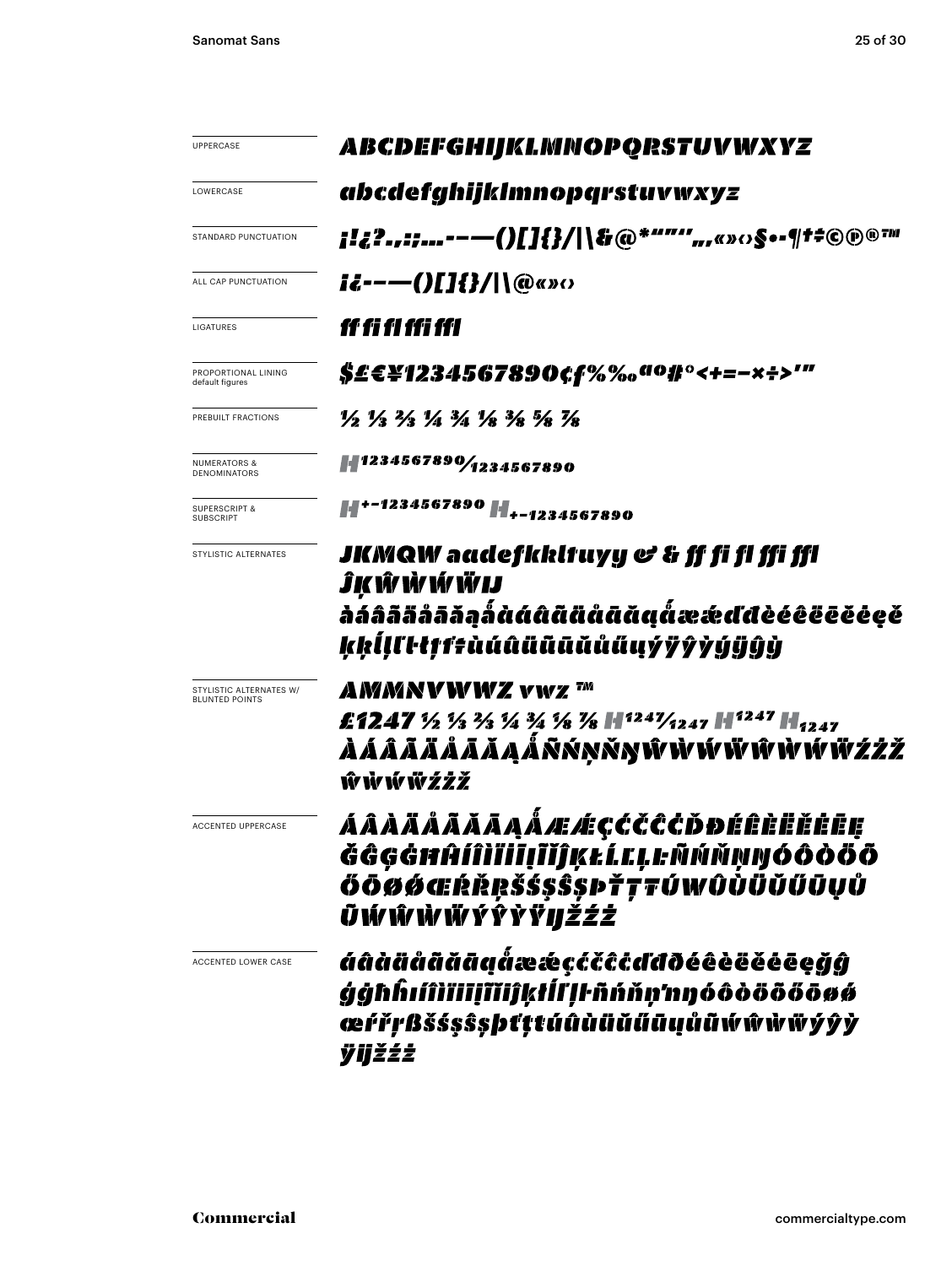| <b>OPENTYPE FEATURES</b><br><b>FAMILY WIDE</b>               | <b>DEACTIVATED</b>              |                                    | <b>ACTIVATED</b>                                  |                                                |  |
|--------------------------------------------------------------|---------------------------------|------------------------------------|---------------------------------------------------|------------------------------------------------|--|
| <b>ALL CAPS</b><br>opens up spacing, moves<br>punctuation up | Wool @ [Only] \$190 / €150      |                                    | WOOL @ [ONLY] \$190 / €150                        |                                                |  |
| PROPORTIONAL LINING<br>default figures                       | Sale Price:<br>Originally:      | \$3,460 €1,895<br>¥7,031 £9,215    | Sale Price:<br>Originally:                        | \$3,460 €1,895<br>¥7,031 £9,215                |  |
| <b>FRACTIONS</b><br>ignores numeric date format              | 21/03/10 and 21/18 460/920      |                                    | 21/03/10 and 21/ <sub>8</sub> 469/ <sub>920</sub> |                                                |  |
| SUPERSCRIPT/SUPERIOR                                         | $x158 + y23 \times z18 - a4260$ |                                    | $X^{158}$ + $V^{23}$ × $Z^{18}$ - $a^{4260}$      |                                                |  |
| SUBSCRIPT/INFERIOR                                           |                                 | $x158 \div y23 \times z18 - a4260$ |                                                   | $X_{158} \div Y_{23} \times Z_{18} - Z_{4260}$ |  |
| <b>DENOMINATOR</b><br>for making arbitrary fractions         |                                 | 0123456789 0123456789              |                                                   | 0123456789 0123456789                          |  |
| <b>NUMERATOR</b><br>for making arbitrary fractions           | 0123456789 0123456789           |                                    | 0123456789 0123456789                             |                                                |  |
| <b>LANGUAGE FEATURE</b><br>Română (Romanian) s accent        | ÎNSUȘI conștiința științifice   |                                    | ÎNSUȘI conștiința științifice                     |                                                |  |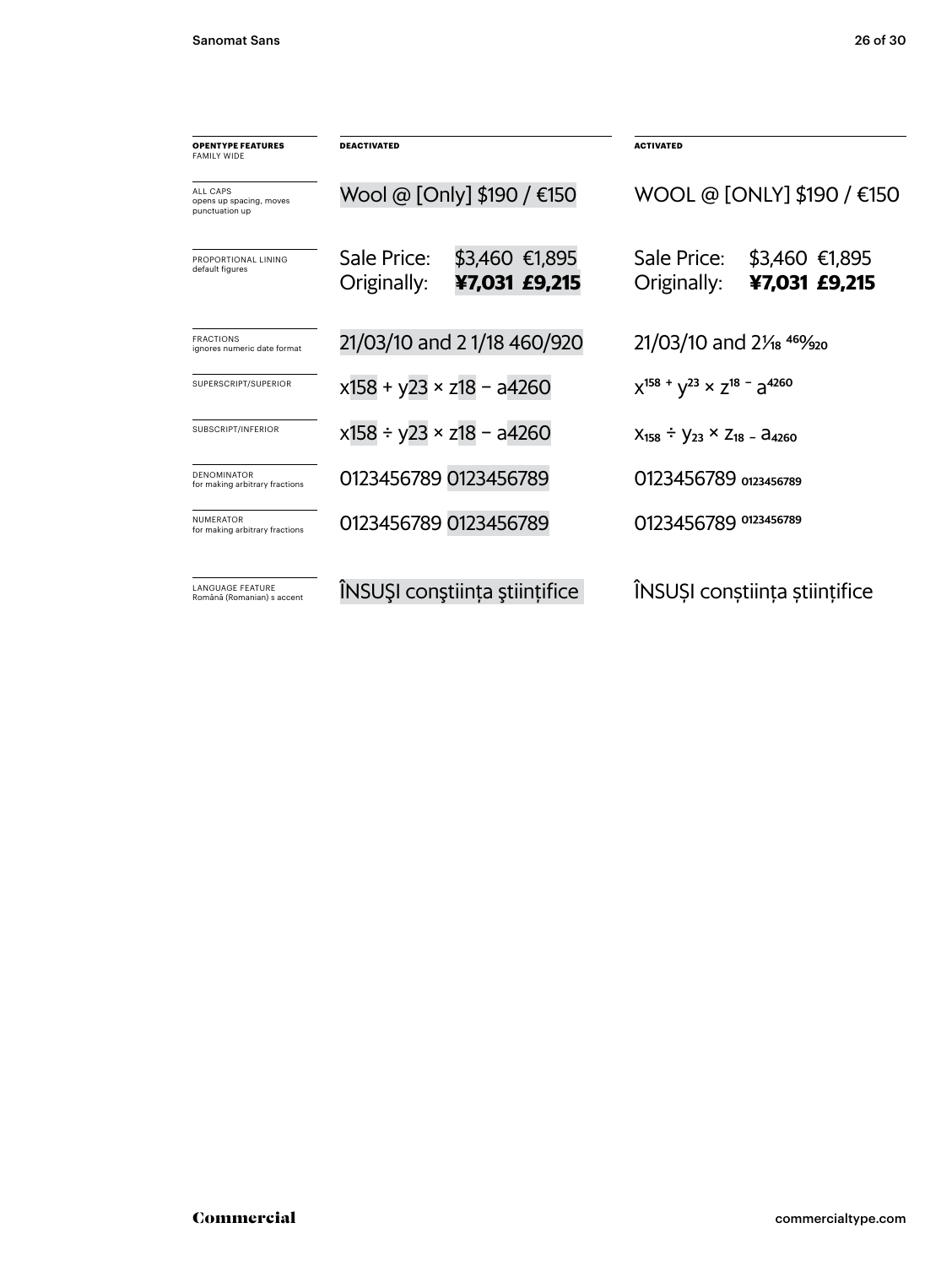#### **opentype FEATUREs DEACTIVATED ACTIVATED** roman

| STYLISTIC SET 01<br>alternate K k y |
|-------------------------------------|
| STYLISTIC SET 02<br>alternate W     |
| STYLISTIC SET 03<br>alternate M     |
| STYLISTIC SET 04<br>alternate J Q   |
| STYLISTIC SET 05<br>alternate g     |
| STYLISTIC SET 06<br>alternate a g   |
| STYLISTIC SET 07<br>alternate t     |
| STYLISTIC SET 08<br>alternate l     |
| STYLISTIC SET 12<br>alternate y     |
| STYLISTIC SET 14<br>alternate k     |
| STYLISTIC SET 15<br>blunted points  |
|                                     |

STYLISTIC ALTERNATES Illustrator/Photoshop

#### italic

| STYLISTIC SET 01<br>alternate K k y           |
|-----------------------------------------------|
| STYLISTIC SET 02<br>alternate W               |
| STYLISTIC SET 03<br>alternate M               |
| STYLISTIC SET 04<br>alternate J Q             |
| STYLISTIC SET 07<br>alternate t               |
| STYLISTIC SET 08<br>alternate l               |
| STYLISTIC SET 09<br>alternate e               |
| STYLISTIC SET 10<br>alternate a               |
| STYLISTIC SET 11<br>alternate a d e f l u     |
| STYLISTIC SET 12<br>alternate y               |
| STYLISTIC SET 13<br>alternate k &             |
| STYLISTIC SET 15<br>blunted points            |
| STYLISTIC ALTERNATES<br>Illustrator/Photoshop |
|                                               |

Plucky Kyrgyz rockers wracked Plucky Kyrgyz rockers wracked BETWEEN Winter Wonderland BETWEEN Winter Wonderland REQUIRED Quaky Justification REQUIRED Quaky Justification Mozambique trade narrowing Mozambique trade narrowing Rankings quickly gain in books Rankings quickly gain in books Haughty ticket collectors write Haughty ticket collectors write Chilean polling tally reveals all Chilean polling tally reveals all Hypersensitivity in early years Hypersensitivity in early years 472 amazing Vuvuzelas Wow 472 amazing Vuvuzelas Wow Jazz awakened movement Zigzags 74,217 wavy kvetchers

**opentype FEATUREs DEACTIVATED ACTIVATED**

*between Winter Wonderland between Winter Wonderland promised Mysterious Missive Promised Mysterious Missive required Quaky Justification required Quaky Justification Few senators seeking dialogue Few senators seeking dialogue Tidal sample variable indicator Tidal sample variable indicator Reveal several dozen flu cases Reveal several dozen flu cases All his keen strikers & blockers All his keen strikers & blockers Haughty ticket collectors write Haughty ticket collectors write Hypersensitivity in early years Hypersensitivity in early years 472 amazing Vuvuzelas Wow 472 amazing Vuvuzelas Wow Jazz awakened movement 7,421 plucky vowel zones faded*

promised Mysterious Missive Promised Mysterious Missive Brought Hemingway ignominy Brought Hemingway ignominy Jazz awakened movement Zigzags 74,217 wavy kvetchers

*Plucky Kyrgyz rockers wracked Plucky Kyrgyz rockers wracked Chilean polling tally reveals all Chilean polling tally reveals all Jazz awakened movement 7,421 plucky vowel zones faded*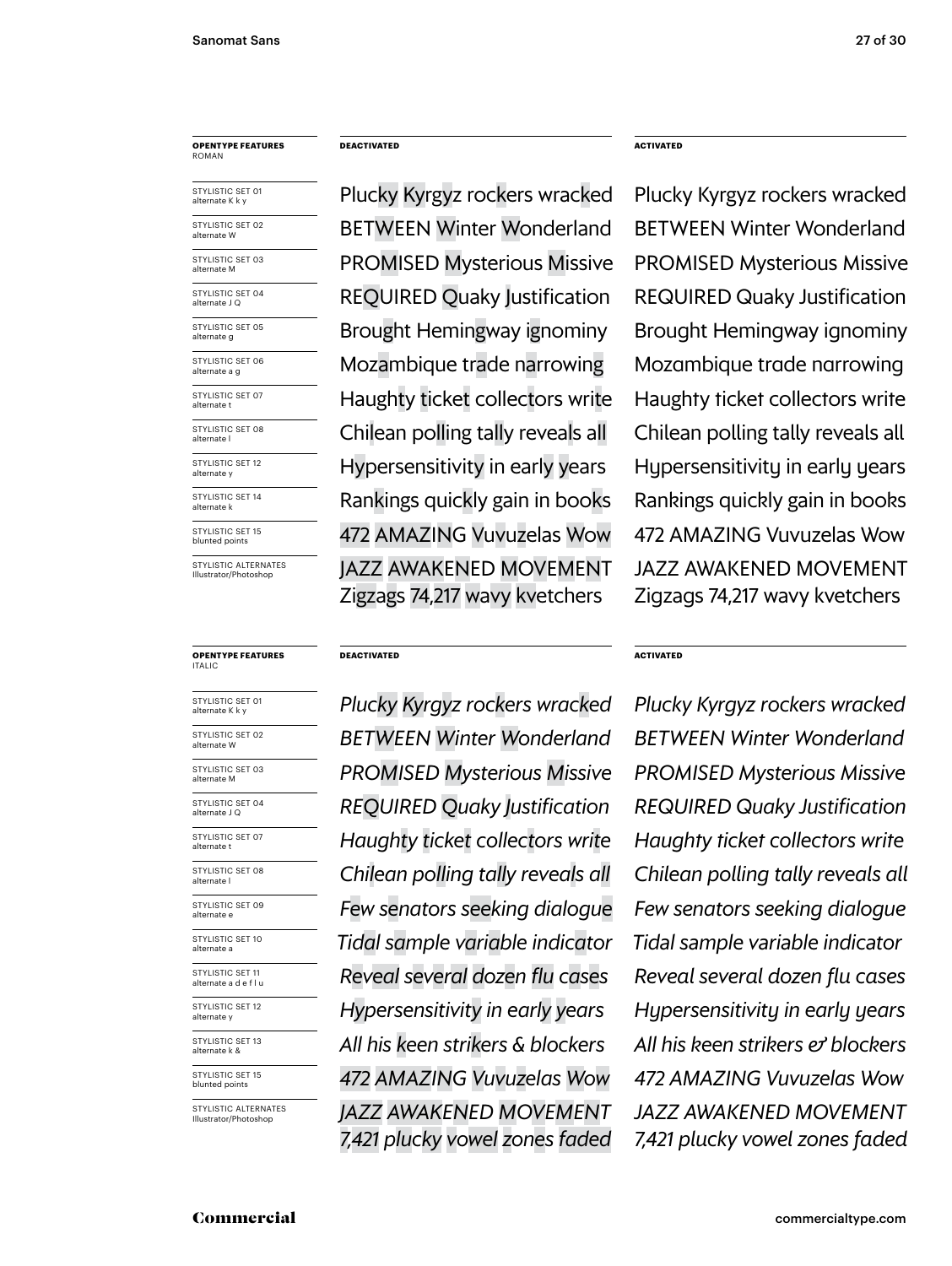#### **opentype FEATUREs** Stencil roman

STYLISTIC SET 01 alternate K k y

STYLISTIC SET 02 alternate W

STYLISTIC SET 03 alternate M

STYLISTIC SFT 04 alternate J Q

STYLISTIC SET 05 alternate g

STYLISTIC SET 06 alternate a g

STYLISTIC SET 07 alternate t

STYLISTIC SET 08 alternate l

STYLISTIC SET 12 alternate y

STYLISTIC SET 14 alternate k

STYLISTIC SET 16 blunted points

STYLISTIC ALTERNATES<br>Illustrator/Photoshop

KNOW Whistling KNOW Whistling Massive Machine Massive Machine Junior Qualifiers Junior Qualifiers Employee trying Employee trying Hearty Potatoes Hearty Potatoes mazing Wyvern mazing Wyvern Plane flight plan Plane flight plan Changes lighting Changes lighting Foggy landscape Foggy landscape Quick risk kicker Quick risk kicker Kyrgyz wreckers IAZZ AWAKENS volumetrics Zigzags 174,217 wavy kvetchers

**DEACTIVATED ACTIVATED**

Kyrgyz wreckers Jazz awakens volumetrics Zigzags 174,217 wavy kvetchers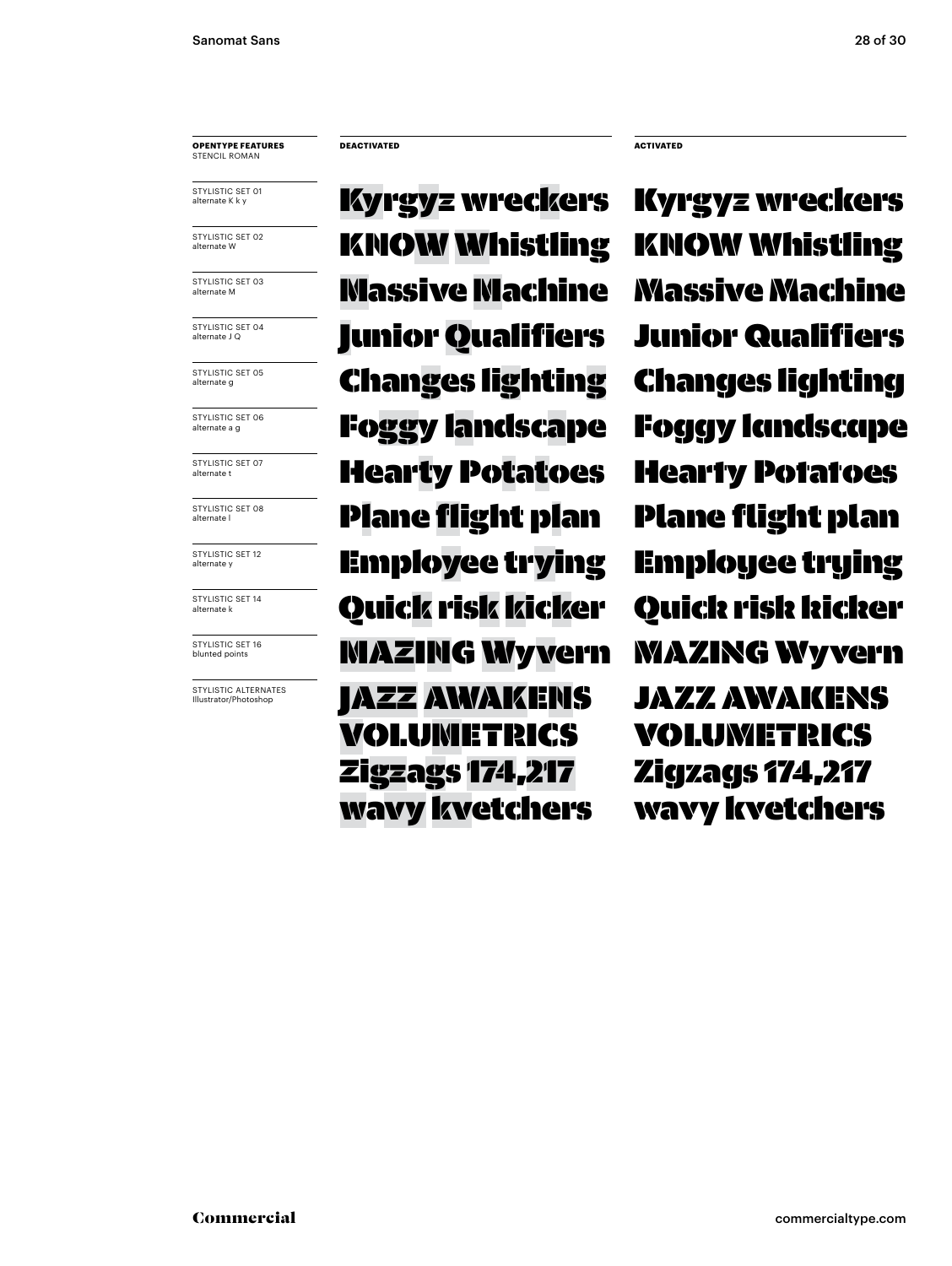#### **opentype FEATUREs** Stencil italic

STYLISTIC SET 01 alternate K k y

STYLISTIC SET 02 alternate W

STYLISTIC SET 03 alternate M

STYLISTIC SET 04 alternate J Q

STYLISTIC SFT 07 alternate t

STYLISTIC SET 08 alternate l

STYLISTIC SET 09 alternate e

STYLISTIC SET 10 alternate a

STYLISTIC SET 11 alternate a d e f l u

STYLISTIC SET 12 alternate y

STYLISTIC SET 13 alternate k &

STYLISTIC SET 15 alternate &

STYLISTIC SET 16 blunted points

STYLISTIC ALTERNATES Illustrator/Photoshop

*KNOWWhistling knowWhistling Massive Machine Massive Machine Junior Qualifiers Junior Qualifiers Employer trying Employer trying Hearty Potatoes Hearty Potatoes mazingWyvern Jazzawakens volumetrics 7,421 pluckyzone fades wavelets Plane flight plan Plane flight plan Kyrgyz wreckers Stone aggregate Stone aggregate Mastering acting Mastering acting Adverseaffluent Adverse affluent Thinking & Quick Thinking & Quick Scotland & Wales Scotland & Wales*

**DEACTIVATED ACTIVATED**

*Kyrgyz wreckers Jazz awakens volumetrics 7,421 plucky zone fades wavelets mazingWyvern*